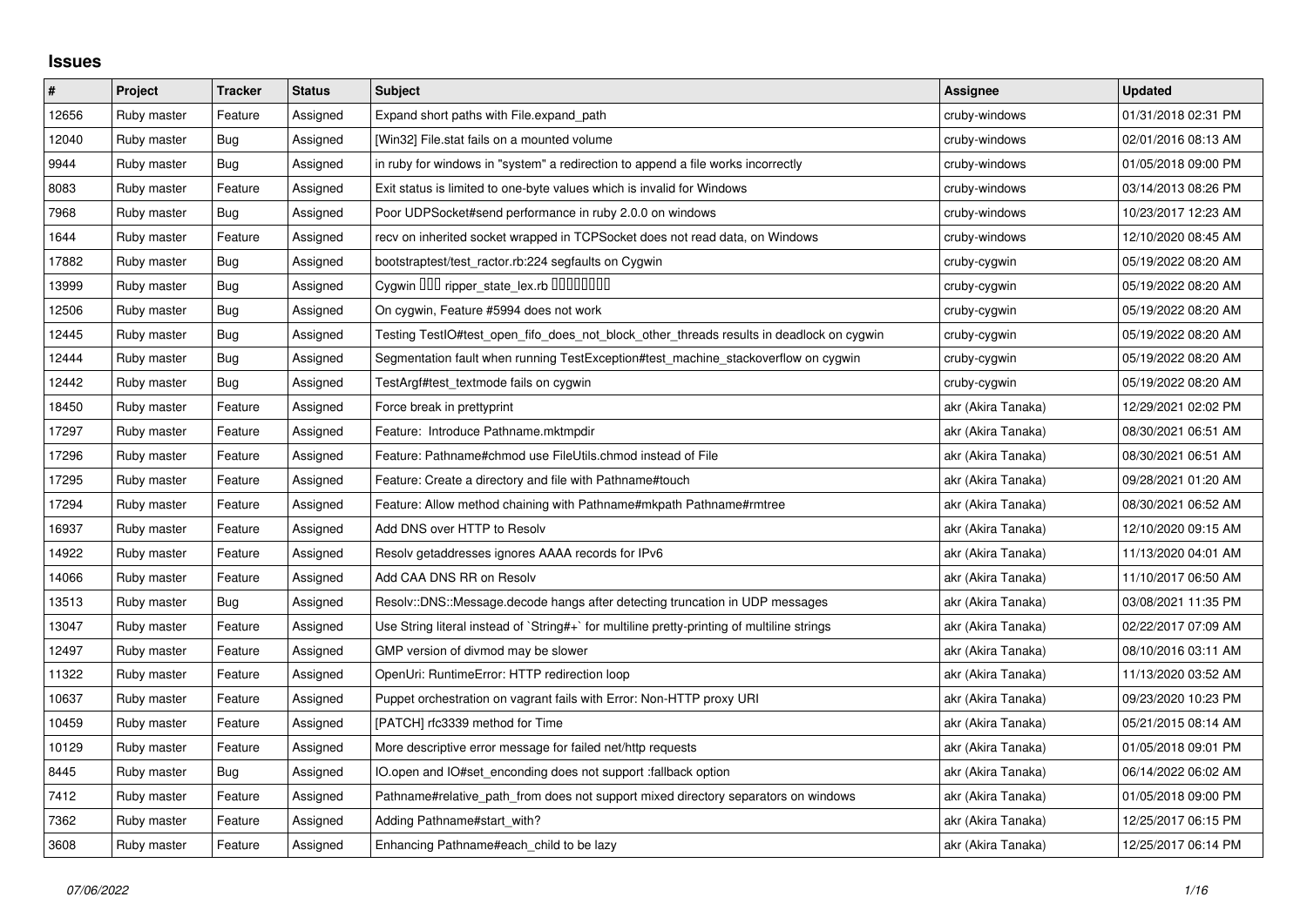| #     | Project     | <b>Tracker</b> | <b>Status</b> | <b>Subject</b>                                                                                                                                                      | Assignee                          | <b>Updated</b>      |
|-------|-------------|----------------|---------------|---------------------------------------------------------------------------------------------------------------------------------------------------------------------|-----------------------------------|---------------------|
| 18459 | Ruby master | Feature        | Assigned      | IRB autocomplete dropdown colour options                                                                                                                            | aycabta (aycabta .)               | 01/05/2022 02:15 AM |
| 15371 | Ruby master | Feature        | Assigned      | <b>IRB with ARGV</b>                                                                                                                                                | aycabta (aycabta.)                | 02/14/2020 11:35 AM |
| 14917 | Ruby master | Misc           | Assigned      | Add RDoc documents to tar ball                                                                                                                                      | aycabta (aycabta.)                | 07/21/2018 09:29 AM |
| 13604 | Ruby master | Feature        | Assigned      | Exposing alternative interface of readline                                                                                                                          | aycabta (aycabta.)                | 01/20/2020 05:34 AM |
| 18337 | Ruby master | <b>Bug</b>     | Assigned      | Ruby allows zero-width characters in identifiers                                                                                                                    | duerst (Martin Dürst)             | 11/24/2021 09:13 AM |
| 16842 | Ruby master | Bug            | Assigned      | inspect` prints the UTF-8 character U+0085 (NEXT LINE) verbatim even though it is not printable                                                                     | duerst (Martin Dürst)             | 02/26/2021 05:43 AM |
| 13671 | Ruby master | Bug            | Assigned      | Regexp with lookbehind and case-insensitivity raises RegexpError only on strings with certain<br>characters                                                         | duerst (Martin Dürst)             | 11/30/2021 04:42 AM |
| 6351  | Ruby master | Bug            | Assigned      | transcode table generator does not support multi characters of Unicode                                                                                              | duerst (Martin Dürst)             | 12/25/2017 06:15 PM |
| 15628 | Ruby master | Feature        | Assigned      | init_inetsock_internal should fallback to IPv4 if IPv6 is unreachable                                                                                               | Glass_saga (Masaki<br>Matsushita) | 09/25/2020 05:42 AM |
| 7148  | Ruby master | Feature        | Assigned      | Improved Tempfile w/o DelegateClass                                                                                                                                 | Glass_saga (Masaki<br>Matsushita) | 03/27/2019 09:51 AM |
| 2631  | Ruby master | Feature        | Assigned      | Allow IO#reopen to take a block                                                                                                                                     | Glass_saga (Masaki<br>Matsushita) | 05/24/2018 01:22 PM |
| 18790 | Ruby master | Bug            | Assigned      | cannot load such file -- digest (LoadError)                                                                                                                         | hsbt (Hiroshi SHIBATA)            | 06/06/2022 12:41 AM |
| 18571 | Ruby master | Feature        | Assigned      | Removed the bundled sources from release package after Ruby 3.2                                                                                                     | hsbt (Hiroshi SHIBATA)            | 03/28/2022 06:23 AM |
| 18381 | Ruby master | Bug            | Assigned      | Default vs Bundled gems                                                                                                                                             | hsbt (Hiroshi SHIBATA)            | 12/15/2021 11:09 AM |
| 18355 | Ruby master | Bug            | Assigned      | require("pathname") within rack application chnages behaviors of Pathname methods, such as<br>absolute?(), when there are two versions of 'pathname' gem installed. | hsbt (Hiroshi SHIBATA)            | 11/30/2021 08:01 AM |
| 18169 | Ruby master | Bug            | Assigned      | Local copies of gemified libraries are being released out of sync with their gems                                                                                   | hsbt (Hiroshi SHIBATA)            | 02/25/2022 05:40 PM |
| 16963 | Ruby master | Feature        | Assigned      | Remove English.rb from Ruby 2.8/3.0                                                                                                                                 | hsbt (Hiroshi SHIBATA)            | 06/19/2020 09:48 AM |
| 16951 | Ruby master | Bug            | Assigned      | Consistently referer dependencies                                                                                                                                   | hsbt (Hiroshi SHIBATA)            | 06/17/2021 06:15 AM |
| 16012 | Ruby master | Feature        | Assigned      | Add a (small) test-install suite?                                                                                                                                   | hsbt (Hiroshi SHIBATA)            | 07/30/2019 08:13 AM |
| 15550 | Ruby master | Bug            | Assigned      | Windows - gem bin files - can't run from bash shell                                                                                                                 | hsbt (Hiroshi SHIBATA)            | 03/20/2019 01:05 AM |
| 15487 | Ruby master | Misc           | Assigned      | Clarify default gems maintanance policy                                                                                                                             | hsbt (Hiroshi SHIBATA)            | 12/30/2018 08:42 PM |
| 14737 | Ruby master | Feature        | Assigned      | Split default gems into separate directory structure                                                                                                                | hsbt (Hiroshi SHIBATA)            | 09/02/2020 06:00 PM |
| 14679 | Ruby master | Bug            | Assigned      | StdLib gems should properly specify their dependencies                                                                                                              | hsbt (Hiroshi SHIBATA)            | 04/11/2018 01:14 PM |
| 13534 | Ruby master | Feature        | Assigned      | Checking installation results of default gems                                                                                                                       | hsbt (Hiroshi SHIBATA)            | 07/26/2018 02:16 AM |
| 13508 | Ruby master | Feature        | Assigned      | How remove/refactor code related mathn library.                                                                                                                     | hsbt (Hiroshi SHIBATA)            | 12/25/2017 06:15 PM |
| 12639 | Ruby master | Feature        | Assigned      | Speed up require in RubyGems by 5x                                                                                                                                  | hsbt (Hiroshi SHIBATA)            | 07/26/2018 02:12 AM |
| 10919 | Ruby master | <b>Bug</b>     | Assigned      | [gem install] installs multipe platforms                                                                                                                            | hsbt (Hiroshi SHIBATA)            | 07/30/2019 07:44 AM |
| 9366  | Ruby master | Bug            | Assigned      | "make-j32 check TESTS=-j32" occasionally fails on rubygems/specification                                                                                            | hsbt (Hiroshi SHIBATA)            | 07/26/2018 02:13 AM |
| 6590  | Ruby master | Feature        | Assigned      | Dealing with bigdecimal, etc gems in JRuby                                                                                                                          | hsbt (Hiroshi SHIBATA)            | 05/15/2019 08:33 PM |
| 5617  | Ruby master | Feature        | Assigned      | Allow install RubyGems into dediceted directory                                                                                                                     | hsbt (Hiroshi SHIBATA)            | 05/16/2018 09:15 AM |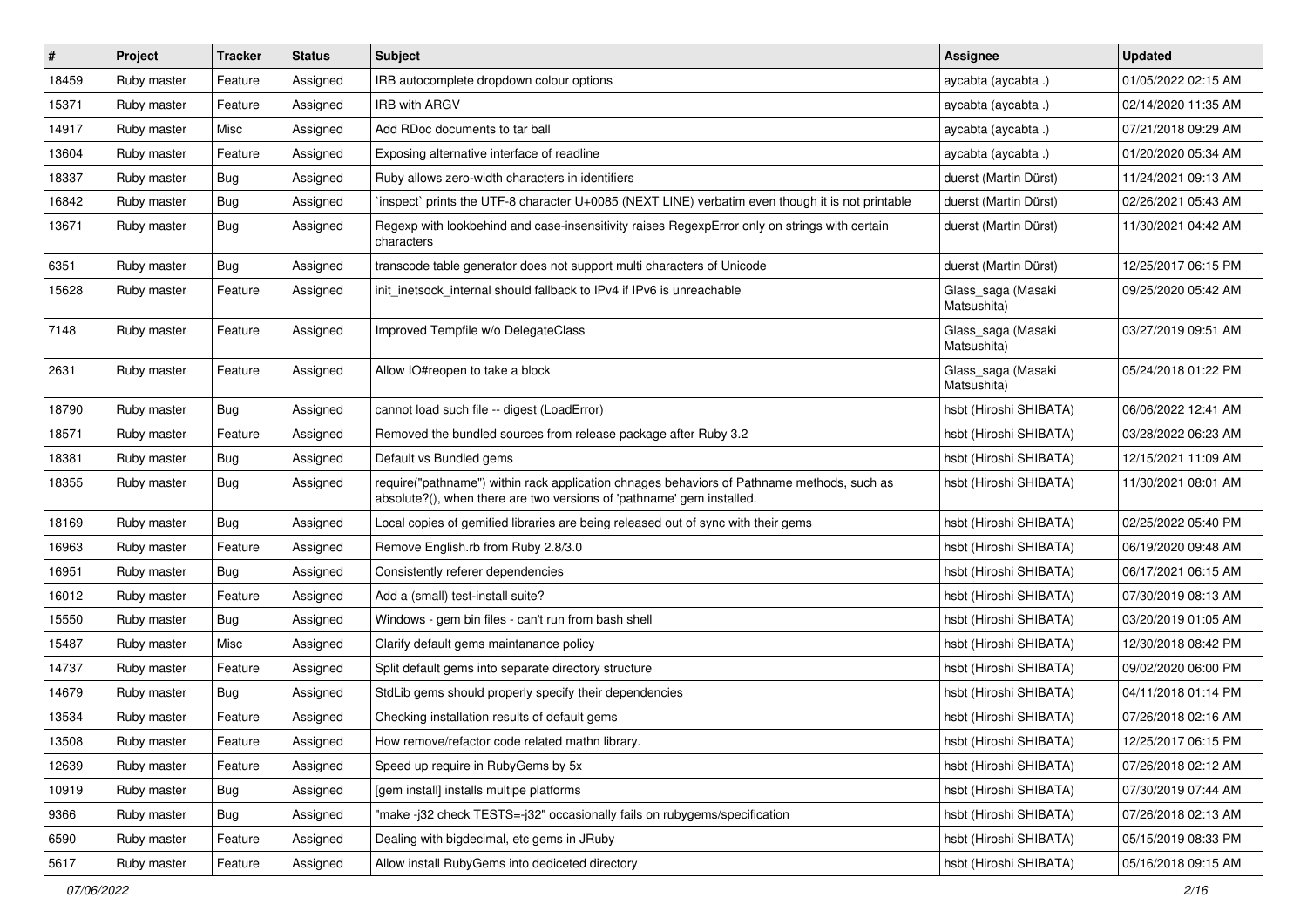| $\sharp$ | Project     | Tracker    | <b>Status</b> | <b>Subject</b>                                                                                                            | <b>Assignee</b>            | <b>Updated</b>      |
|----------|-------------|------------|---------------|---------------------------------------------------------------------------------------------------------------------------|----------------------------|---------------------|
| 17664    | Ruby master | <b>Bug</b> | Assigned      | Behavior of sockets changed in Ruby 3.0 to non-blocking                                                                   | ioquatix (Samuel Williams) | 07/12/2021 10:28 AM |
| 595      | Ruby master | Bug        | Assigned      | Fiber ignores ensure clause                                                                                               | ioquatix (Samuel Williams) | 12/29/2019 10:37 AM |
| 17720    | Ruby master | Misc       | Assigned      | Cirrus CI to check non-x86_64 architecture cases by own machines                                                          | jaruga (Jun Aruga)         | 09/26/2021 10:24 AM |
| 18808    | Ruby master | Bug        | Assigned      | Cannot compile ruby 3.1.2 on powerpc64le-linux without disabling the jit features                                         | k0kubun (Takashi Kokubun)  | 06/20/2022 10:40 AM |
| 18142    | Ruby master | <b>Bug</b> | Assigned      | Segmentation fault with Ruby 3.0.2                                                                                        | k0kubun (Takashi Kokubun)  | 09/02/2021 07:43 AM |
| 16694    | Ruby master | Bug        | Assigned      | JIT vs hardened GCC with PCH                                                                                              | k0kubun (Takashi Kokubun)  | 02/02/2021 07:38 AM |
| 15281    | Ruby master | Feature    | Assigned      | Speed up Set#intersect with size check.                                                                                   | knu (Akinori MUSHA)        | 08/11/2020 02:43 AM |
| 13610    | Ruby master | Feature    | Assigned      | IPAddr doesn't provide helpful methods to get the subnet or IP address                                                    | knu (Akinori MUSHA)        | 10/20/2017 01:13 AM |
| 11531    | Ruby master | Bug        | Assigned      | IPAddr#== implements wrong logic                                                                                          | knu (Akinori MUSHA)        | 12/29/2019 12:50 PM |
| 11527    | Ruby master | Feature    | Assigned      | IPAddr#mask_addr isn't a method                                                                                           | knu (Akinori MUSHA)        | 11/07/2018 04:12 PM |
| 8047     | Ruby master | Feature    | Assigned      | <b>IPAddr makes host address with netmask</b>                                                                             | knu (Akinori MUSHA)        | 01/05/2018 09:00 PM |
| 3953     | Ruby master | Feature    | Assigned      | TCPSocket / UDPSocket do not accept IPAddr objects.                                                                       | knu (Akinori MUSHA)        | 12/25/2017 06:14 PM |
| 18572    | Ruby master | Bug        | Assigned      | Performance regression when invoking refined methods                                                                      | ko1 (Koichi Sasada)        | 02/10/2022 12:48 AM |
| 18464    | Ruby master | Bug        | Assigned      | RUBY_INTERNAL_EVENT_NEWOBJ tracepoint causes an interpreter crash when combined with<br>Ractors                           | ko1 (Koichi Sasada)        | 06/08/2022 08:25 AM |
| 18024    | Ruby master | Bug        | Assigned      | Ractor crashes when connections are closed in multiple Ractors                                                            | ko1 (Koichi Sasada)        | 12/14/2021 04:41 PM |
| 17998    | Ruby master | <b>Bug</b> | Assigned      | ractor: process hanging (with ractors initialized, but not being used)                                                    | ko1 (Koichi Sasada)        | 12/02/2021 08:17 PM |
| 17826    | Ruby master | Bug        | Assigned      | Ractor#take hangs if used in multiple Threads                                                                             | ko1 (Koichi Sasada)        | 12/15/2021 01:30 PM |
| 17679    | Ruby master | Bug        | Assigned      | Ractor incoming channel can consume unlimited resources                                                                   | ko1 (Koichi Sasada)        | 06/30/2022 10:49 AM |
| 17678    | Ruby master | Bug        | Assigned      | Ractors do not restart after fork                                                                                         | ko1 (Koichi Sasada)        | 03/09/2021 12:42 AM |
| 17677    | Ruby master | <b>Bug</b> | Assigned      | Ractor crashes fork when blocking                                                                                         | ko1 (Koichi Sasada)        | 03/09/2021 12:42 AM |
| 17676    | Ruby master | <b>Bug</b> | Assigned      | Accessing ENV from Ractor raises IsolationError                                                                           | ko1 (Koichi Sasada)        | 03/09/2021 02:37 AM |
| 17593    | Ruby master | Feature    | Assigned      | load_iseq_eval should override the ISeq path                                                                              | ko1 (Koichi Sasada)        | 02/16/2021 08:27 AM |
| 17516    | Ruby master | Bug        | Assigned      | forking in a ractor causes Ruby to crash                                                                                  | ko1 (Koichi Sasada)        | 11/30/2021 05:26 AM |
| 17363    | Ruby master | Feature    | Assigned      | Timeouts                                                                                                                  | ko1 (Koichi Sasada)        | 05/14/2022 09:06 AM |
| 17196    | Ruby master | Bug        | Assigned      | Segmentation Fault with Socket#close in Ractors                                                                           | ko1 (Koichi Sasada)        | 03/20/2022 01:52 PM |
| 16819    | Ruby master | <b>Bug</b> | Assigned      | Line reporting off by one when reporting line of a hash?                                                                  | ko1 (Koichi Sasada)        | 06/16/2020 05:57 PM |
| 16776    | Ruby master | <b>Bug</b> | Assigned      | Regression in coverage library                                                                                            | ko1 (Koichi Sasada)        | 11/24/2021 07:26 AM |
| 16124    | Ruby master | Misc       | Assigned      | Let the transient heap belong to obispace                                                                                 | ko1 (Koichi Sasada)        | 11/18/2019 08:48 AM |
| 16027    | Ruby master | Feature    | Assigned      | Update Ruby's dtrace / USDT API to match what is exposed via the TracePoint API                                           | ko1 (Koichi Sasada)        | 08/03/2019 02:41 AM |
| 15939    | Ruby master | Feature    | Assigned      | Dump symbols reference to their fstr in ObjectSpace.dump()                                                                | ko1 (Koichi Sasada)        | 08/08/2019 09:38 PM |
| 15878    | Ruby master | Feature    | Assigned      | Make exit faster by not running GC                                                                                        | ko1 (Koichi Sasada)        | 07/29/2019 07:48 AM |
| 15499    | Ruby master | <b>Bug</b> | Assigned      | Breaking behavior on ruby 2.6: rb_thread_call_without_gvl doesn't invoke unblock_function when<br>used on the main thread | ko1 (Koichi Sasada)        | 01/05/2021 02:24 AM |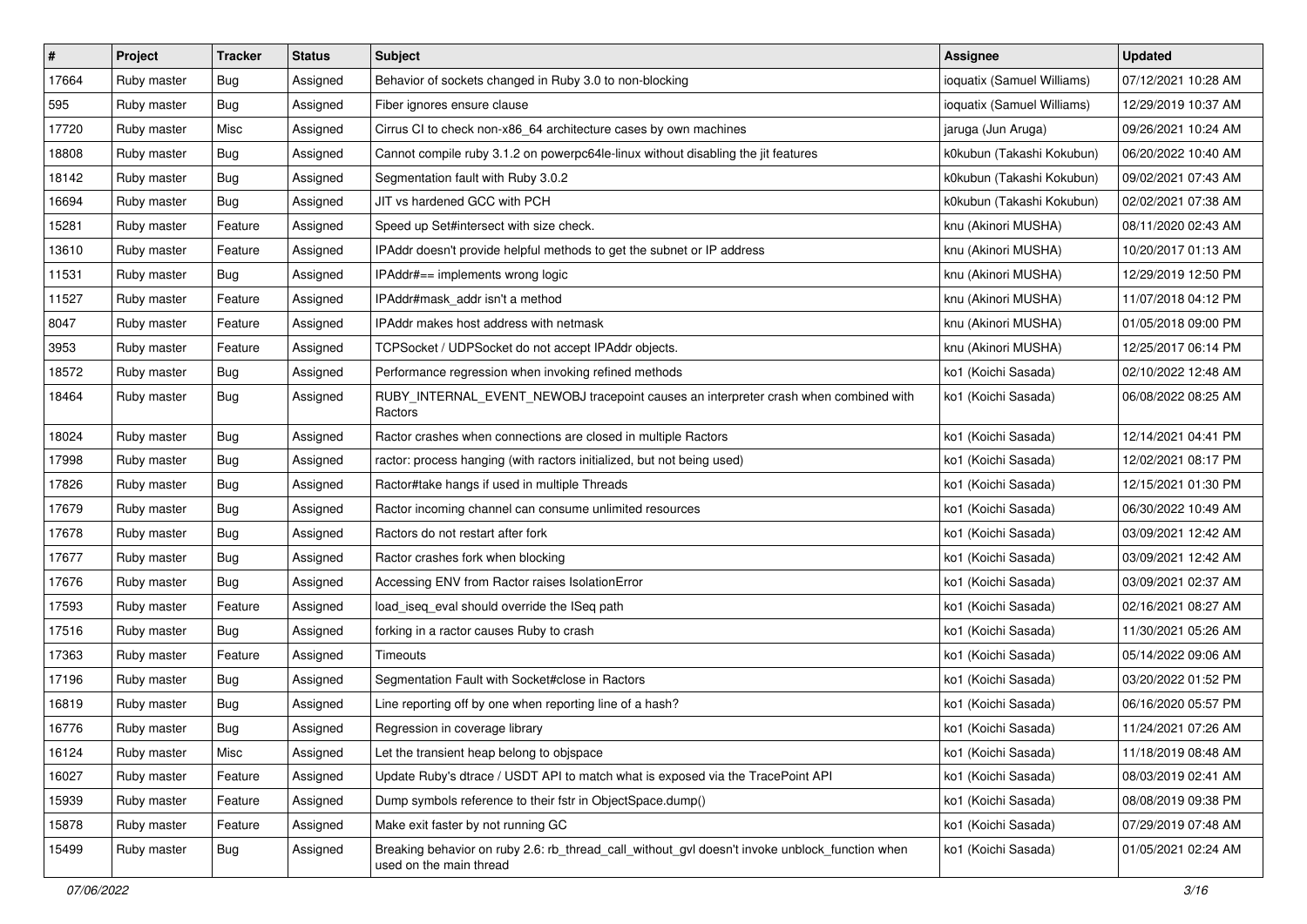| $\vert$ # | Project     | <b>Tracker</b> | <b>Status</b> | <b>Subject</b>                                                                                | Assignee                            | <b>Updated</b>      |
|-----------|-------------|----------------|---------------|-----------------------------------------------------------------------------------------------|-------------------------------------|---------------------|
| 14727     | Ruby master | <b>Bug</b>     | Assigned      | TestQueue#test_queue_with_trap always timeout on Windows10                                    | ko1 (Koichi Sasada)                 | 05/01/2018 02:59 AM |
| 14607     | Ruby master | Bug            | Assigned      | Fix use of the rb_profile_frames start parameter                                              | ko1 (Koichi Sasada)                 | 06/09/2022 06:12 AM |
| 14090     | Ruby master | <b>Bug</b>     | Assigned      | TestGc#test_interrupt_in_finalizer` fails very rarely                                         | ko1 (Koichi Sasada)                 | 12/02/2021 07:24 PM |
| 13821     | Ruby master | Feature        | Assigned      | Allow fibers to be resumed across threads                                                     | ko1 (Koichi Sasada)                 | 02/15/2019 10:09 AM |
| 13388     | Ruby master | Feature        | Assigned      | gc.c: Add GC.get_parameters and .set_parameters                                               | ko1 (Koichi Sasada)                 | 03/30/2017 10:52 AM |
| 13252     | Ruby master | Feature        | Assigned      | C API for creating strings without copying                                                    | ko1 (Koichi Sasada)                 | 04/17/2017 07:22 AM |
| 12020     | Ruby master | Feature        | Assigned      | Documenting Ruby memory model                                                                 | ko1 (Koichi Sasada)                 | 12/23/2021 11:40 PM |
| 9755      | Ruby master | Feature        | Assigned      | Thread::Backtrace::Location#defined class                                                     | ko1 (Koichi Sasada)                 | 04/18/2014 09:22 AM |
| 8960      | Ruby master | Feature        | Assigned      | Add Exception#backtrace_locations                                                             | ko1 (Koichi Sasada)                 | 11/25/2016 02:15 PM |
| 8576      | Ruby master | Feature        | Assigned      | Add optimized method type for constant value methods                                          | ko1 (Koichi Sasada)                 | 12/25/2017 06:15 PM |
| 8263      | Ruby master | Feature        | Assigned      | Support discovering yield state of individual Fibers                                          | ko1 (Koichi Sasada)                 | 12/23/2021 11:40 PM |
| 7976      | Ruby master | <b>Bug</b>     | Assigned      | TracePoint call is at call point, not call site                                               | ko1 (Koichi Sasada)                 | 01/05/2018 09:00 PM |
| 6695      | Ruby master | Feature        | Assigned      | Configuration for Thread/Fiber creation                                                       | ko1 (Koichi Sasada)                 | 12/25/2017 06:15 PM |
| 6694      | Ruby master | Feature        | Assigned      | Thread.new without block.                                                                     | ko1 (Koichi Sasada)                 | 12/25/2017 06:15 PM |
| 4040      | Ruby master | Bug            | Assigned      | SystemStackError with Hash[*a] for Large _a_                                                  | ko1 (Koichi Sasada)                 | 12/25/2017 06:14 PM |
| 3731      | Ruby master | Feature        | Assigned      | Easier Embedding API for Ruby                                                                 | ko1 (Koichi Sasada)                 | 12/25/2017 06:14 PM |
| 2294      | Ruby master | Feature        | Assigned      | [PATCH] ruby_bind_stack() to embed Ruby in coroutine                                          | ko1 (Koichi Sasada)                 | 01/05/2018 09:00 PM |
| 11269     | Ruby master | Bug            | Assigned      | ruby_init_setproctitle() should be called before require_libraries()                          | kosaki (Motohiro KOSAKI)            | 06/17/2015 03:01 AM |
| 7086      | Ruby master | Feature        | Assigned      | ConditionVariable#wait has meaningless return value                                           | kosaki (Motohiro KOSAKI)            | 12/25/2017 06:15 PM |
| 4464      | Ruby master | Feature        | Assigned      | [PATCH] add Fcntl:: Flock object for easier use of POSIX file locks                           | kosaki (Motohiro KOSAKI)            | 12/25/2017 06:14 PM |
| 18034     | Ruby master | Bug            | Assigned      | Segmentation fault fiddle with `--enable-bundled-libffi` and macOS                            | kou (Kouhei Sutou)                  | 11/30/2021 07:39 AM |
| 17478     | Ruby master | <b>Bug</b>     | Assigned      | Ruby3.0 is slower than Ruby2.7.2 when parsing a large CSV file                                | kou (Kouhei Sutou)                  | 11/24/2021 05:12 AM |
| 8782      | Ruby master | Bug            | Assigned      | Don't set rl_getc_function on editline                                                        | kouji (Kouji Takao)                 | 01/05/2018 09:00 PM |
| 7859      | Ruby master | Bug            | Assigned      | Readline: Incorrect arrow key behavior in vi_editing_mode insert mode with Readline 6.2       | kouji (Kouji Takao)                 | 12/25/2017 06:15 PM |
| 18773     | Ruby master | Feature        | Assigned      | deconstruct to receive a range                                                                | ktsj (Kazuki Tsujimoto)             | 07/04/2022 05:38 PM |
| 18408     | Ruby master | Feature        | Assigned      | Allow pattern match to set instance variables                                                 | ktsj (Kazuki Tsujimoto)             | 01/26/2022 07:07 PM |
| 17355     | Ruby master | Feature        | Assigned      | Using same set of names in or-patterns (pattern matching with $Foo(x)   Bar(x)$ )             | ktsj (Kazuki Tsujimoto)             | 09/13/2021 09:11 AM |
| 4247      | Ruby master | Feature        | Assigned      | New features for Array#sample, Array#choice                                                   | mame (Yusuke Endoh)                 | 12/25/2017 06:14 PM |
| 12676     | Ruby master | Feature        | Assigned      | Significant performance increase, and code conciseness, for prime_division method in prime.rb | marcandre (Marc-Andre<br>Lafortune) | 11/18/2016 03:46 PM |
| 17291     | Ruby master | Feature        | Assigned      | Optimize __send__ call                                                                        | matz (Yukihiro Matsumoto)           | 01/12/2021 05:47 AM |
| 16630     | Ruby master | Misc           | Assigned      | Deprecate pub/ruby/*snapshot* and use pub/ruby/snapshot/* instead                             | matz (Yukihiro Matsumoto)           | 02/27/2020 09:52 AM |
| 16461     | Ruby master | Feature        | Assigned      | Proc#using                                                                                    | matz (Yukihiro Matsumoto)           | 12/10/2020 09:10 AM |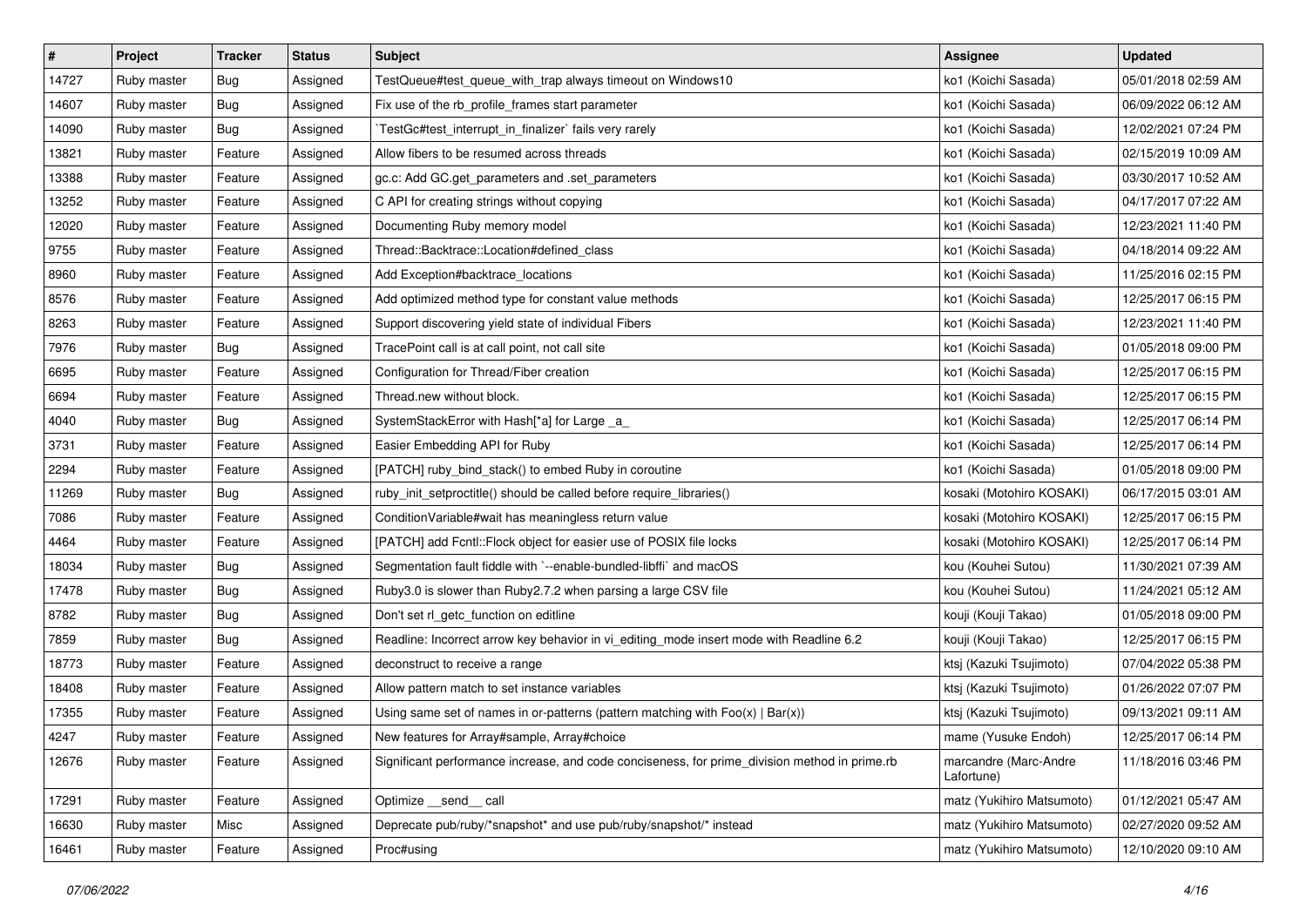| $\sharp$ | Project     | <b>Tracker</b> | <b>Status</b> | <b>Subject</b>                                                                                                          | <b>Assignee</b>           | <b>Updated</b>      |
|----------|-------------|----------------|---------------|-------------------------------------------------------------------------------------------------------------------------|---------------------------|---------------------|
| 14397    | Ruby master | Feature        | Assigned      | public, protected and private should return their arguments instead of self                                             | matz (Yukihiro Matsumoto) | 12/10/2018 07:08 AM |
| 13129    | Ruby master | Feature        | Assigned      | Refinements cannot refine method_missing and respond_to_missing?                                                        | matz (Yukihiro Matsumoto) | 07/03/2021 10:45 PM |
| 12813    | Ruby master | Feature        | Assigned      | Calling chunk_while, slice_after, slice_before, slice_when with no block                                                | matz (Yukihiro Matsumoto) | 12/06/2016 12:58 PM |
| 12543    | Ruby master | Feature        | Assigned      | explicit tail call syntax: foo() then return                                                                            | matz (Yukihiro Matsumoto) | 04/18/2021 03:02 PM |
| 11816    | Ruby master | Feature        | Assigned      | Partial safe navigation operator                                                                                        | matz (Yukihiro Matsumoto) | 04/14/2020 08:02 AM |
| 11704    | Ruby master | Bug            | Assigned      | Refinements only get "used" once in loop                                                                                | matz (Yukihiro Matsumoto) | 04/14/2016 02:45 AM |
| 11028    | Ruby master | Feature        | Assigned      | standalone running single file ( zipped archives of ruby code) running **without installation** using<br>"gem install " | matz (Yukihiro Matsumoto) | 04/04/2015 01:44 AM |
| 10481    | Ruby master | Feature        | Assigned      | Add "if" and "unless" clauses to rescue statements                                                                      | matz (Yukihiro Matsumoto) | 01/18/2015 02:46 PM |
| 9816     | Ruby master | Feature        | Assigned      | 00000000000000000000                                                                                                    | matz (Yukihiro Matsumoto) | 10/28/2014 08:29 AM |
| 9768     | Ruby master | Feature        | Assigned      | Method that is visible only within a certain module/class                                                               | matz (Yukihiro Matsumoto) | 04/25/2014 06:43 AM |
| 9023     | Ruby master | Feature        | Assigned      | Array#tail                                                                                                              | matz (Yukihiro Matsumoto) | 12/23/2021 11:40 PM |
| 8948     | Ruby master | Feature        | Assigned      | Frozen regex                                                                                                            | matz (Yukihiro Matsumoto) | 12/20/2020 07:15 PM |
| 8850     | Ruby master | Feature        | Assigned      | Convert Rational to decimal string                                                                                      | matz (Yukihiro Matsumoto) | 12/25/2017 06:15 PM |
| 8839     | Ruby master | Feature        | Assigned      | Class and module should return the class or module that was opened                                                      | matz (Yukihiro Matsumoto) | 12/28/2015 08:36 AM |
| 8678     | Ruby master | Feature        | Assigned      | Allow invalid string to work with regexp                                                                                | matz (Yukihiro Matsumoto) | 01/05/2018 09:00 PM |
| 8536     | Ruby master | Feature        | Assigned      | Implement is_numeric? family of methods                                                                                 | matz (Yukihiro Matsumoto) | 12/25/2017 06:15 PM |
| 8271     | Ruby master | Feature        | Assigned      | Proposal for moving to a more visible, formal process for feature requests                                              | matz (Yukihiro Matsumoto) | 12/23/2021 11:40 PM |
| 8164     | Ruby master | Feature        | Assigned      | Public/Private                                                                                                          | matz (Yukihiro Matsumoto) | 12/10/2020 08:50 AM |
| 8042     | Ruby master | Feature        | Assigned      | Add Addrinfo#socket to create a socket that is not connected or bound                                                   | matz (Yukihiro Matsumoto) | 12/25/2017 06:15 PM |
| 8016     | Ruby master | Feature        | Assigned      | Alias FILE and LINE as methods                                                                                          | matz (Yukihiro Matsumoto) | 12/25/2017 06:15 PM |
| 7739     | Ruby master | Feature        | Assigned      | Define Hash#  as Hash#reverse_merge in Rails                                                                            | matz (Yukihiro Matsumoto) | 12/25/2017 06:15 PM |
| 7644     | Ruby master | Feature        | Assigned      | In refinements, change "using" keyword to a less generic word.                                                          | matz (Yukihiro Matsumoto) | 12/10/2020 08:49 AM |
| 7580     | Ruby master | Feature        | Assigned      | Range translation                                                                                                       | matz (Yukihiro Matsumoto) | 06/11/2018 09:51 AM |
| 7503     | Ruby master | Feature        | Assigned      | make timeout.rb async-interrupt safe by default                                                                         | matz (Yukihiro Matsumoto) | 12/25/2017 06:15 PM |
| 7436     | Ruby master | Feature        | Assigned      | Allow for a "granularity" flag for backtrace_locations                                                                  | matz (Yukihiro Matsumoto) | 12/25/2017 06:15 PM |
| 7349     | Ruby master | Feature        | Assigned      | Struct#inspect needs more meaningful output                                                                             | matz (Yukihiro Matsumoto) | 12/25/2017 06:15 PM |
| 7314     | Ruby master | Feature        | Assigned      | Convert Proc to Lambda doesn't work in MRI                                                                              | matz (Yukihiro Matsumoto) | 05/21/2016 09:15 AM |
| 7132     | Ruby master | Feature        | Assigned      | Alternation between named / ordered method arguments and aliases for method arguments.                                  | matz (Yukihiro Matsumoto) | 12/25/2017 06:15 PM |
| 7121     | Ruby master | Feature        | Assigned      | Extending the use of `require'                                                                                          | matz (Yukihiro Matsumoto) | 12/25/2017 06:15 PM |
| 7087     | Ruby master | Feature        | Assigned      | ::ConditionVariable#wait does not work with Monitor because Monitor#sleep does not exist                                | matz (Yukihiro Matsumoto) | 12/25/2017 06:15 PM |
| 6842     | Ruby master | Feature        | Assigned      | Add Optional Arguments to String#strip                                                                                  | matz (Yukihiro Matsumoto) | 08/24/2016 05:50 AM |
| 6841     | Ruby master | Feature        | Assigned      | Shorthand for Assigning Return Value of Method to Self                                                                  | matz (Yukihiro Matsumoto) | 12/10/2020 08:53 AM |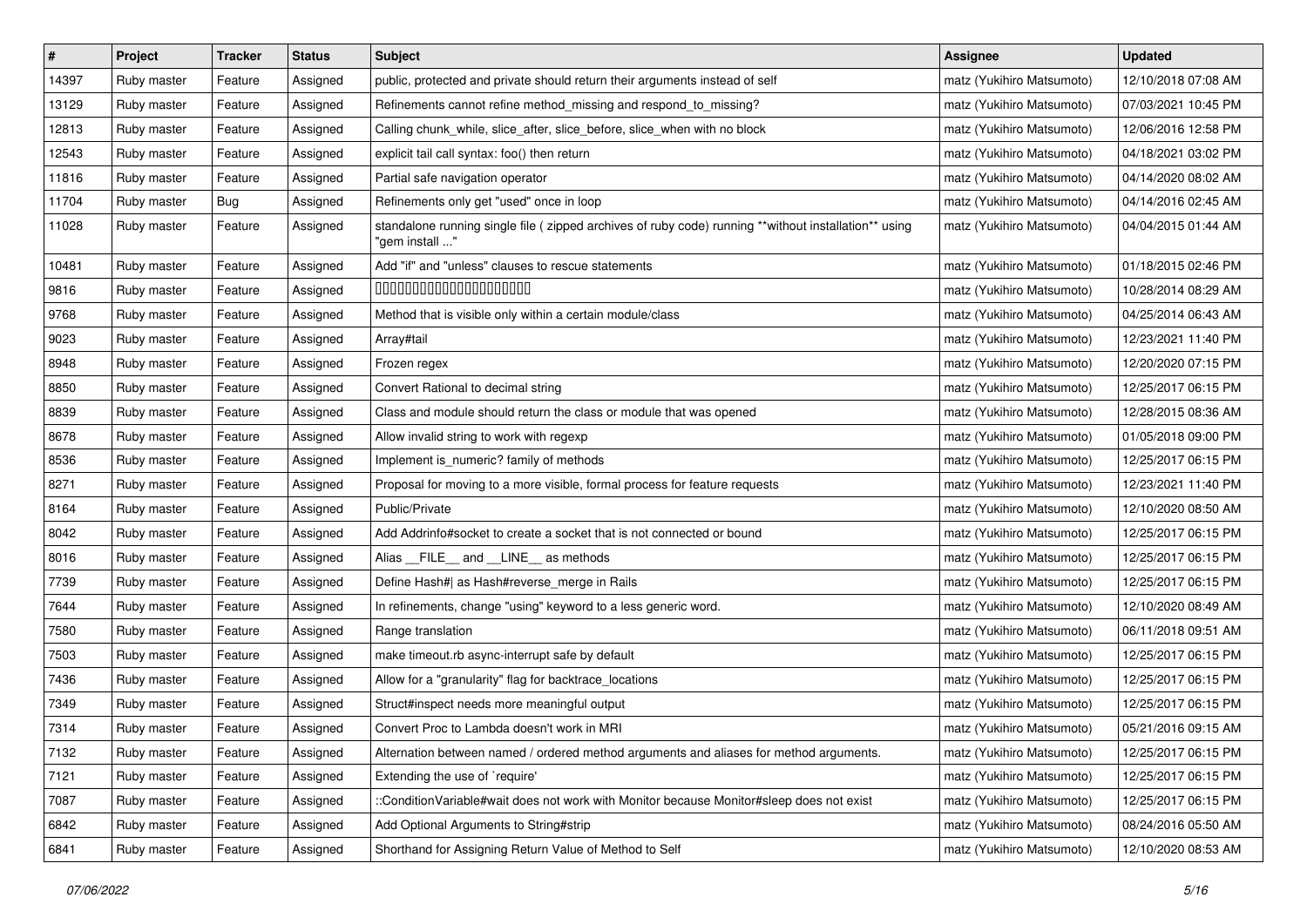| $\#$ | Project     | <b>Tracker</b> | <b>Status</b> | Subject                                                                                                          | <b>Assignee</b>           | <b>Updated</b>      |
|------|-------------|----------------|---------------|------------------------------------------------------------------------------------------------------------------|---------------------------|---------------------|
| 6811 | Ruby master | Feature        | Assigned      | File, Dir and FileUtils should have bang-versions of singleton methods that fails silently                       | matz (Yukihiro Matsumoto) | 12/25/2017 06:15 PM |
| 6810 | Ruby master | Feature        | Assigned      | module A::B; end` is not equivalent to `module A; module B; end; end` with respect to constant<br>lookup (scope) | matz (Yukihiro Matsumoto) | 12/10/2020 09:22 AM |
| 6802 | Ruby master | Feature        | Assigned      | String#scan should have equivalent yielding MatchData                                                            | matz (Yukihiro Matsumoto) | 12/25/2017 06:15 PM |
| 6671 | Ruby master | Feature        | Assigned      | File.split_all and File.split_root                                                                               | matz (Yukihiro Matsumoto) | 12/25/2017 06:15 PM |
| 6648 | Ruby master | Feature        | Assigned      | Provide a standard API for retrieving all command-line flags passed to Ruby                                      | matz (Yukihiro Matsumoto) | 12/25/2017 06:15 PM |
| 6611 | Ruby master | Feature        | Assigned      | Comments requested on implementation of set_parse_func                                                           | matz (Yukihiro Matsumoto) | 12/25/2017 06:15 PM |
| 6596 | Ruby master | Feature        | Assigned      | New method `Array#indexes`                                                                                       | matz (Yukihiro Matsumoto) | 07/29/2020 01:41 AM |
| 6594 | Ruby master | Feature        | Assigned      | Integrated Functor                                                                                               | matz (Yukihiro Matsumoto) | 12/10/2020 08:53 AM |
| 6452 | Ruby master | Feature        | Assigned      | Allow extend to override class methods                                                                           | matz (Yukihiro Matsumoto) | 12/10/2020 08:53 AM |
| 6445 | Ruby master | Feature        | Assigned      | request for default length/position on string index                                                              | matz (Yukihiro Matsumoto) | 12/25/2017 06:15 PM |
| 6413 | Ruby master | Feature        | Assigned      | Make Dir.entries default to Dir.entries(Dir.pwd)                                                                 | matz (Yukihiro Matsumoto) | 12/25/2017 06:15 PM |
| 6376 | Ruby master | Feature        | Assigned      | Feature lookup and checking if feature is loaded                                                                 | matz (Yukihiro Matsumoto) | 12/25/2017 06:15 PM |
| 6354 | Ruby master | Feature        | Assigned      | Remove escape (break/return/redo/next support) from class/module scope                                           | matz (Yukihiro Matsumoto) | 12/25/2017 06:15 PM |
| 6337 | Ruby master | Feature        | Assigned      | FileUtils#sync                                                                                                   | matz (Yukihiro Matsumoto) | 12/25/2017 06:15 PM |
| 6317 | Ruby master | Feature        | Assigned      | Range#cover?000000Range00000000000000000000                                                                      | matz (Yukihiro Matsumoto) | 12/25/2017 06:15 PM |
| 6309 | Ruby master | Feature        | Assigned      | Add a reference queue for weak references                                                                        | matz (Yukihiro Matsumoto) | 08/23/2020 09:07 PM |
| 6308 | Ruby master | Feature        | Assigned      | Eliminate delegation from WeakRef                                                                                | matz (Yukihiro Matsumoto) | 12/23/2021 11:40 PM |
| 6293 | Ruby master | Feature        | Assigned      | new queue / blocking queues                                                                                      | matz (Yukihiro Matsumoto) | 12/25/2017 06:15 PM |
| 6277 | Ruby master | Feature        | Assigned      | Hash#convert_key                                                                                                 | matz (Yukihiro Matsumoto) | 12/25/2017 06:15 PM |
| 5970 | Ruby master | Feature        | Assigned      | Add Enumerable#join with same semantics as Array#join                                                            | matz (Yukihiro Matsumoto) | 12/25/2017 06:15 PM |
| 5945 | Ruby master | Feature        | Assigned      | Add the ability to mark a at_exit as process-local.                                                              | matz (Yukihiro Matsumoto) | 10/10/2018 08:29 AM |
| 5825 | Ruby master | Feature        | Assigned      | Sweet instance var assignment in the object initializer                                                          | matz (Yukihiro Matsumoto) | 12/10/2020 08:53 AM |
| 5781 | Ruby master | Feature        | Assigned      | Query attributes (attribute methods ending in `?` mark)                                                          | matz (Yukihiro Matsumoto) | 01/10/2020 06:34 AM |
| 5749 | Ruby master | Feature        | Assigned      | new method String#match_all needed                                                                               | matz (Yukihiro Matsumoto) | 12/25/2017 06:15 PM |
| 5741 | Ruby master | Feature        | Assigned      | Secure Erasure of Passwords                                                                                      | matz (Yukihiro Matsumoto) | 12/25/2017 06:15 PM |
| 5643 | Ruby master | Feature        | Assigned      | require/load options and binding option                                                                          | matz (Yukihiro Matsumoto) | 12/25/2017 06:15 PM |
| 5582 | Ruby master | Feature        | Assigned      | Allow clone of singleton methods on a BasicObject                                                                | matz (Yukihiro Matsumoto) | 12/25/2017 06:15 PM |
| 5558 | Ruby master | Feature        | Assigned      | String#% strange arity errors                                                                                    | matz (Yukihiro Matsumoto) | 12/25/2017 06:15 PM |
| 5456 | Ruby master | Feature        | Assigned      | kernel#syscall() should be removed.                                                                              | matz (Yukihiro Matsumoto) | 12/10/2020 08:46 AM |
| 5445 | Ruby master | Feature        | Assigned      | Need RUBYOPT -r before ARGV -r                                                                                   | matz (Yukihiro Matsumoto) | 12/25/2017 06:15 PM |
| 5389 | Ruby master | Feature        | Assigned      | New method Enumerator#iterate                                                                                    | matz (Yukihiro Matsumoto) | 12/25/2017 06:15 PM |
| 5129 | Ruby master | Feature        | Assigned      | Create a core class "FileArray" and make "ARGF" its instance                                                     | matz (Yukihiro Matsumoto) | 01/23/2018 02:02 PM |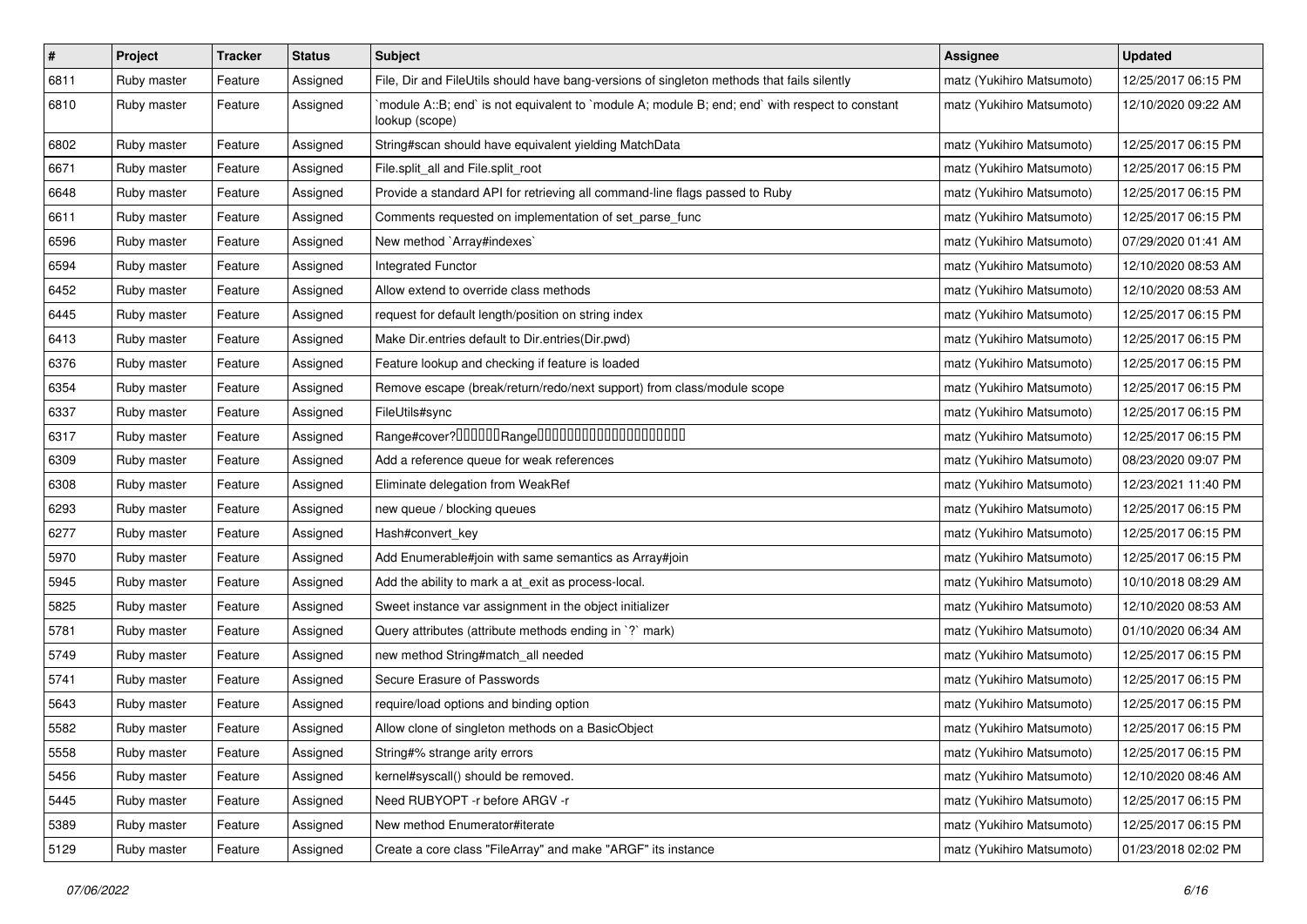| $\pmb{\#}$ | Project     | <b>Tracker</b> | <b>Status</b> | <b>Subject</b>                                                                        | <b>Assignee</b>           | <b>Updated</b>      |
|------------|-------------|----------------|---------------|---------------------------------------------------------------------------------------|---------------------------|---------------------|
| 5064       | Ruby master | Feature        | Assigned      | HTTP user-agent class                                                                 | matz (Yukihiro Matsumoto) | 12/25/2017 06:15 PM |
| 5007       | Ruby master | Feature        | Assigned      | Proc#call_under: Unifying instance_eval and instance_exec                             | matz (Yukihiro Matsumoto) | 04/19/2018 07:57 AM |
| 4824       | Ruby master | Feature        | Assigned      | Provide method Kernel#executed?                                                       | matz (Yukihiro Matsumoto) | 03/05/2018 04:57 AM |
| 4818       | Ruby master | Feature        | Assigned      | Add method marshalable?                                                               | matz (Yukihiro Matsumoto) | 12/25/2017 06:15 PM |
| 4592       | Ruby master | Feature        | Assigned      | Tempfile0000000                                                                       | matz (Yukihiro Matsumoto) | 12/25/2017 06:14 PM |
| 4539       | Ruby master | Feature        | Assigned      | Array#zip_with                                                                        | matz (Yukihiro Matsumoto) | 11/28/2019 08:23 AM |
| 4521       | Ruby master | Feature        | Assigned      | NoMethodError#message may take very long to execute                                   | matz (Yukihiro Matsumoto) | 12/25/2017 06:14 PM |
| 4514       | Ruby master | Feature        | Assigned      | #deep_clone and #deep_dup for Objects                                                 | matz (Yukihiro Matsumoto) | 12/25/2017 06:14 PM |
| 18677      | Ruby master | Bug            | Assigned      | BigDecimal#power (**) returns FloatDomainError when passing an infinite parameter     | mrkn (Kenta Murata)       | 04/20/2022 02:04 AM |
| 17339      | Ruby master | Feature        | Assigned      | Semantic grouping with BigDecimal#to_s                                                | mrkn (Kenta Murata)       | 12/20/2021 12:39 PM |
| 16350      | Ruby master | Feature        | Assigned      | ArithmeticSequence#member? can result in infinite loop                                | mrkn (Kenta Murata)       | 05/29/2020 10:26 PM |
| 14476      | Ruby master | Feature        | Assigned      | Adding same_all? for checking whether all items in an Array are same                  | mrkn (Kenta Murata)       | 08/28/2020 01:10 PM |
| 10782      | Ruby master | Feature        | Assigned      | Patch: Add constants for BigDecimal for ZERO, ONE, TEN                                | mrkn (Kenta Murata)       | 05/21/2015 08:13 AM |
| 8295       | Ruby master | Feature        | Assigned      | Float I Rational 0000000000000 BigDecimal 0000000                                     | mrkn (Kenta Murata)       | 12/25/2017 06:15 PM |
| 7321       | Ruby master | Feature        | Assigned      | Newton.#nsolve 00 2 0000000000                                                        | mrkn (Kenta Murata)       | 12/25/2017 06:15 PM |
| 6973       | Ruby master | Feature        | Assigned      | Add an #integral? method to Numeric to test for whole-number values                   | mrkn (Kenta Murata)       | 12/25/2017 06:15 PM |
| 6857       | Ruby master | Feature        | Assigned      | bigdecimal/math BigMath.E/BigMath.exp R. P. Feynman inspired optimization             | mrkn (Kenta Murata)       | 12/25/2017 06:15 PM |
| 5310       | Ruby master | Feature        | Assigned      | Integral objects                                                                      | mrkn (Kenta Murata)       | 12/25/2017 06:15 PM |
| 5179       | Ruby master | Bug            | Assigned      | Complex#rationalize and to_r with approximate zeros                                   | mrkn (Kenta Murata)       | 01/17/2020 03:00 AM |
| 5133       | Ruby master | Feature        | Assigned      | Array#unzip as an alias of Array#transpose                                            | mrkn (Kenta Murata)       | 12/25/2017 06:15 PM |
| 5654       | Ruby master | Feature        | Assigned      | Introduce global lock to avoid concurrent require                                     | nahi (Hiroshi Nakamura)   | 12/25/2017 06:15 PM |
| 18371      | Ruby master | Misc           | Assigned      | Release branches (release information in general)                                     | naruse (Yui NARUSE)       | 03/23/2022 10:32 PM |
| 17638      | Ruby master | Feature        | Assigned      | Support backtracing with the libbacktrace library                                     | naruse (Yui NARUSE)       | 03/05/2021 03:40 PM |
| 17111      | Ruby master | Feature        | Assigned      | Improve performance of Net::HTTPHeader#set_form by 40%                                | naruse (Yui NARUSE)       | 08/10/2020 05:36 AM |
| 13221      | Ruby master | Feature        | Assigned      | [PATCH] gems/bundled_gems: add "curses" RubyGem                                       | naruse (Yui NARUSE)       | 09/25/2017 06:32 PM |
| 11526      | Ruby master | Bug            | Assigned      | Streaming HTTP requests are not idempotent and should not be retried                  | naruse (Yui NARUSE)       | 07/01/2019 09:16 PM |
| 9020       | Ruby master | Feature        | Assigned      | Net::HTTPResponse predicate/query methods                                             | naruse (Yui NARUSE)       | 12/25/2017 06:15 PM |
| 6265       | Ruby master | Feature        | Assigned      | Remove 'useless' 'concatenation' syntax                                               | naruse (Yui NARUSE)       | 08/10/2016 02:36 AM |
| 5764       | Ruby master | Feature        | Assigned      | Net::HTTP should assume HTTP/0.9 on unexpected responses                              | naruse (Yui NARUSE)       | 07/15/2019 05:06 PM |
| 5461       | Ruby master | Feature        | Assigned      | Add pipelining to Net::HTTP                                                           | naruse (Yui NARUSE)       | 12/25/2017 06:15 PM |
| 17662      | Ruby master | Misc           | Assigned      | The heredoc pattern used in tests does not syntax highlight correctly in many editors | nobu (Nobuyoshi Nakada)   | 06/30/2021 12:54 PM |
| 17578      | Ruby master | <b>Bug</b>     | Assigned      | mkmf experimental C++ Support                                                         | nobu (Nobuyoshi Nakada)   | 01/27/2021 03:51 AM |
| 16836      | Ruby master | <b>Bug</b>     | Assigned      | configure-time LDFLAGS leak into ruby pkg-config file                                 | nobu (Nobuyoshi Nakada)   | 08/14/2021 09:10 AM |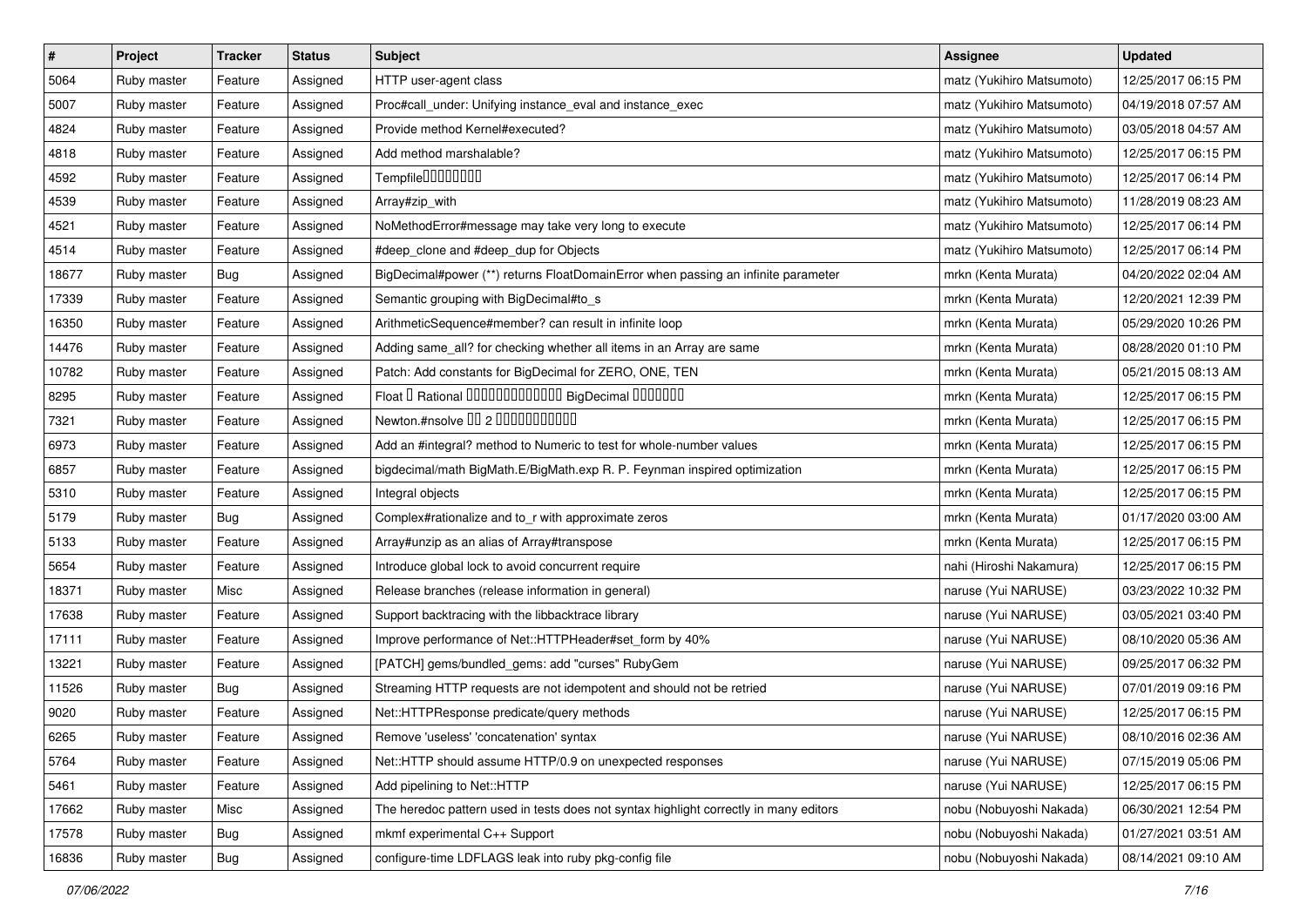| $\pmb{\#}$ | Project     | <b>Tracker</b> | <b>Status</b> | <b>Subject</b>                                                                       | <b>Assignee</b>            | <b>Updated</b>      |
|------------|-------------|----------------|---------------|--------------------------------------------------------------------------------------|----------------------------|---------------------|
| 16747      | Ruby master | Misc           | Assigned      | Repository reorganization request                                                    | nobu (Nobuyoshi Nakada)    | 05/22/2020 01:30 PM |
| 16497      | Ruby master | Bug            | Assigned      | StringIO#internal_encoding is broken (more severely in 2.7)                          | nobu (Nobuyoshi Nakada)    | 10/26/2021 04:31 PM |
| 16025      | Ruby master | Misc           | Assigned      | 'st check for sizeof st index t' declared as array with a negative size (emscripten) | nobu (Nobuyoshi Nakada)    | 07/30/2019 11:20 AM |
| 15806      | Ruby master | Misc           | Assigned      | Explicitly initialise encodings on init to remove branches on encoding lookup        | nobu (Nobuyoshi Nakada)    | 08/29/2019 04:29 AM |
| 14543      | Ruby master | Bug            | Assigned      | `make commit` show error of `common-srcs`                                            | nobu (Nobuyoshi Nakada)    | 06/02/2018 04:17 AM |
| 13577      | Ruby master | Feature        | Assigned      | Digest file accidentally receives File object but uses file path                     | nobu (Nobuyoshi Nakada)    | 05/20/2017 06:50 PM |
| 13516      | Ruby master | Feature        | Assigned      | Improve the text of the circular require warning                                     | nobu (Nobuyoshi Nakada)    | 08/31/2017 05:49 AM |
| 13298      | Ruby master | Bug            | Assigned      | mingw SEGV TestEnumerable#test_callcc                                                | nobu (Nobuyoshi Nakada)    | 06/04/2021 03:41 AM |
| 13269      | Ruby master | <b>Bug</b>     | Assigned      | test/readline/test_readline.rb and mingw                                             | nobu (Nobuyoshi Nakada)    | 03/13/2017 08:56 AM |
| 12725      | Ruby master | Bug            | Assigned      | Trying to use ./miniruby before it exists                                            | nobu (Nobuyoshi Nakada)    | 04/28/2017 01:45 PM |
| 12473      | Ruby master | <b>Bug</b>     | Assigned      | Test failure on fedora with TestTimeExtension#test_huge_precision                    | nobu (Nobuyoshi Nakada)    | 04/28/2017 01:45 PM |
| 12436      | Ruby master | Bug            | Assigned      | newline argument of File.open seems not respected on Windows                         | nobu (Nobuyoshi Nakada)    | 10/25/2021 09:07 AM |
| 9955       | Ruby master | <b>Bug</b>     | Assigned      | issue building dll on mingw, library not found                                       | nobu (Nobuyoshi Nakada)    | 01/05/2018 09:00 PM |
| 9010       | Ruby master | <b>Bug</b>     | Assigned      | ./configure --prefix= cannot handle directories with spaces                          | nobu (Nobuyoshi Nakada)    | 04/26/2021 10:38 PM |
| 8959       | Ruby master | Feature        | Assigned      | Allow top level prepend                                                              | nobu (Nobuyoshi Nakada)    | 10/16/2013 03:22 AM |
| 8460       | Ruby master | Feature        | Assigned      | PATCH: optparse: add keep_unknown option                                             | nobu (Nobuyoshi Nakada)    | 05/27/2021 10:07 PM |
| 8299       | Ruby master | Bug            | Assigned      | Minor error in float parsing                                                         | nobu (Nobuyoshi Nakada)    | 12/30/2019 03:00 AM |
| 7964       | Ruby master | Bug            | Assigned      | Writing an ASCII-8BIT String to a StringIO created from a UTF-8 String               | nobu (Nobuyoshi Nakada)    | 01/05/2018 09:00 PM |
| 7532       | Ruby master | Feature        | Assigned      | Hardcoded compiler location                                                          | nobu (Nobuyoshi Nakada)    | 12/25/2017 06:15 PM |
| 7394       | Ruby master | Feature        | Assigned      | Enumerable#find ifnone parameter could be non-callable                               | nobu (Nobuyoshi Nakada)    | 02/10/2021 09:32 AM |
| 6769       | Ruby master | Feature        | Assigned      | rbinstall.rb: install both src and batch files separetely                            | nobu (Nobuyoshi Nakada)    | 10/30/2015 12:38 PM |
| 6360       | Ruby master | Bug            | Assigned      | Debug information build even without requesting it                                   | nobu (Nobuyoshi Nakada)    | 01/05/2018 09:00 PM |
| 6012       | Ruby master | Feature        | Assigned      | Proc#source_location also return the column                                          | nobu (Nobuyoshi Nakada)    | 02/12/2019 07:49 AM |
| 5317       | Ruby master | <b>Bug</b>     | Assigned      |                                                                                      | nobu (Nobuyoshi Nakada)    | 01/05/2018 09:00 PM |
| 4924       | Ruby master | Feature        | Assigned      | mkmf have_header fails with C++ headers                                              | nobu (Nobuyoshi Nakada)    | 12/25/2017 06:15 PM |
| 2324       | Ruby master | Feature        | Assigned      | Dir instance methods for relative path                                               | nobu (Nobuyoshi Nakada)    | 12/25/2017 05:58 PM |
| 14901      | Ruby master | Feature        | Assigned      | [PATCH] do not block SIGCHLD in normal Ruby Threads                                  | normalperson (Eric Wong)   | 07/19/2021 05:23 AM |
| 13721      | Ruby master | Feature        | Assigned      | [PATCH] net/imap: dedupe attr keys in Net::IMAP::FetchData                           | normalperson (Eric Wong)   | 07/27/2017 09:51 AM |
| 18727      | Ruby master | <b>Bug</b>     | Assigned      | Make failed on x86_64-cygwin (LoadError)                                             | peterzhu2118 (Peter Zhu)   | 04/16/2022 05:15 AM |
| 16805      | Ruby master | Misc           | Assigned      | Coroutine's license is unclear                                                       | ReiOdaira (Rei Odaira)     | 07/01/2021 10:09 PM |
| 12582      | Ruby master | Bug            | Assigned      | OpenSSL Authenticated Encryption should check for tag length                         | rhenium (Kazuki Yamaguchi) | 04/28/2017 01:45 PM |
| 12354      | Ruby master | Feature        | Assigned      | PKey::EC Can't output public key pem when private key exists                         | rhenium (Kazuki Yamaguchi) | 07/24/2019 10:57 PM |
| 8126       | Ruby master | Feature        | Assigned      | OpenSSL::SSL::SSLSocket does not define #recv and #send messages                     | rhenium (Kazuki Yamaguchi) | 08/08/2019 11:05 PM |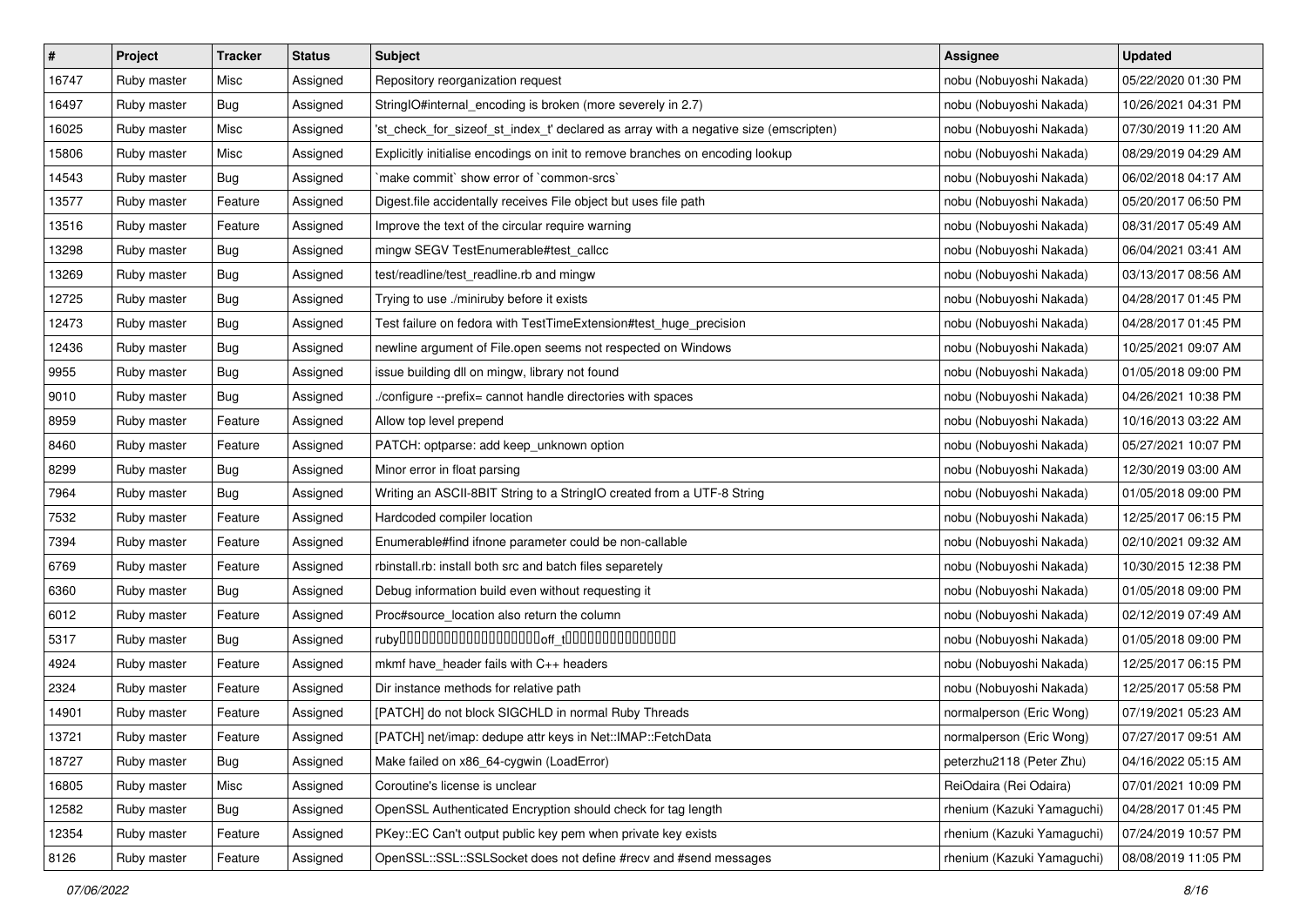| $\pmb{\#}$ | Project     | <b>Tracker</b> | <b>Status</b> | <b>Subject</b>                                                                     | <b>Assignee</b>                       | <b>Updated</b>      |
|------------|-------------|----------------|---------------|------------------------------------------------------------------------------------|---------------------------------------|---------------------|
| 14412      | Ruby master | Feature        | Assigned      | DRb UNIX on local machine: add support for getpeereid()                            | seki (Masatoshi Seki)                 | 01/28/2018 12:51 PM |
| 13864      | Ruby master | Bug            | Assigned      | Rinda multicast test failures due to missing default route                         | seki (Masatoshi Seki)                 | 08/17/2021 07:16 AM |
| 5434       | Ruby master | Feature        | Assigned      | Allow per-class whitelisting of methods safe to expose through DRb                 | seki (Masatoshi Seki)                 | 12/25/2017 06:15 PM |
| 12281      | Ruby master | Feature        | Assigned      | Allow lexically scoped use of refinements with `using {}` block syntax             | shugo (Shugo Maeda)                   | 06/13/2016 07:44 AM |
| 17376      | Ruby master | Misc           | Assigned      | Reduce number of GitHub Actions                                                    | shyouhei (Shyouhei Urabe)             | 12/10/2020 11:50 AM |
| 17289      | Ruby master | Bug            | Assigned      | Time#strftime occurs Segmentation Fault on ruby-2.7.2p137                          | shyouhei (Shyouhei Urabe)             | 11/05/2020 07:57 AM |
| 6682       | Ruby master | Feature        | Assigned      | Add a method to return an instance attached by a singleton class                   | shyouhei (Shyouhei Urabe)             | 12/25/2017 06:15 PM |
| 11955      | Ruby master | Feature        | Assigned      | Expose Object that Receives logs in Logger                                         | sonots (Naotoshi Seo)                 | 11/09/2017 11:35 AM |
| 9115       | Ruby master | Bug            | Assigned      | Logger traps all exceptions; breaks Timeout                                        | sonots (Naotoshi Seo)                 | 08/20/2019 12:47 PM |
| 13622      | Ruby master | Misc           | Assigned      | Documentation missing                                                              | stomar (Marcus Stollsteimer)          | 06/03/2017 07:27 AM |
| 15239      | Ruby master | Feature        | Assigned      | [patch] test-spec win32ole                                                         | suke (Masaki Suketa)                  | 12/29/2019 01:04 PM |
| 6613       | Ruby master | Feature        | Assigned      | VT_RECORD, IRecordInfo Support in WIN32OLE                                         | suke (Masaki Suketa)                  | 12/25/2017 06:15 PM |
| 5334       | Ruby master | Bug            | Assigned      | Segmentation fault in InternetExplorer IServiceProvider interface                  | suke (Masaki Suketa)                  | 12/30/2019 03:00 AM |
| 7518       | Ruby master | Feature        | Assigned      | Fiddle::Pointer#to_str and Fiddle::Pointer#to_int should be removed                | tenderlovemaking (Aaron<br>Patterson) | 08/15/2013 04:56 AM |
| 7488       | Ruby master | Feature        | Assigned      | Receiving object_id in object creation probes                                      | tenderlovemaking (Aaron<br>Patterson) | 12/25/2017 06:15 PM |
| 10038      | Ruby master | Feature        | Assigned      | Extend ObjectSpace.dump to expose buffer addresses for String and Array            | tmm1 (Aman Karmani)                   | 01/05/2018 09:01 PM |
| 12653      | Ruby master | Feature        | Assigned      | Use wide WinAPI for rb_w32_getcwd                                                  | usa (Usaku NAKAMURA)                  | 09/12/2016 06:35 AM |
| 15166      | Ruby master | Feature        | Assigned      | 2.5 times faster implementation than current gcd implmentation                     | watson1978 (Shizuo Fujita)            | 04/26/2019 09:12 PM |
| 4831       | Ruby master | Feature        | Assigned      | Integer#prime_factors                                                              | yugui (Yuki Sonoda)                   | 01/23/2018 08:09 AM |
| 16512      | Ruby master | Misc           | Assigned      | Improving `www.ruby-lang.org` reference by merging with `rubyreferences.github.io` | zverok (Victor Shepelev)              | 02/01/2022 12:28 PM |
| 10560      | Ruby master | Misc           | Assigned      | confusion between $x=x+y$ , $x+=y$ , x.concat(y) and y.each{ z  $x<}$              | zzak (Zachary Scott)                  | 01/05/2018 09:02 PM |
| 9235       | Ruby master | Feature        | Assigned      | Documentation for commercial support                                               | zzak (Zachary Scott)                  | 08/10/2019 02:55 PM |
| 9136       | Ruby master | Misc           | Assigned      | Deprecated Enumerator.new(object, method) bad for BasicObject                      | zzak (Zachary Scott)                  | 11/23/2013 03:58 AM |
| 18133      | Ruby master | Bug            | Assigned      | LTO: TestGCCompact#test_ast_compacts segfaults on i686                             |                                       | 04/23/2022 04:19 PM |
| 15047      | Ruby master | Feature        | Assigned      | Documentation and more functions for Hash functions in C API                       |                                       | 03/20/2019 01:24 AM |
| 13847      | Ruby master | Feature        | Assigned      | Gem activated problem for default gems                                             |                                       | 12/10/2020 08:53 AM |
| 12911      | Ruby master | Misc           | Assigned      | Translate docs                                                                     |                                       | 11/24/2021 04:52 AM |
| 12848      | Ruby master | Feature        | Assigned      | Crazy idea: Allow regex definition for methods (Do not take it seriously please)   |                                       | 10/18/2016 12:17 AM |
| 11625      | Ruby master | Feature        | Assigned      | Unlock GVL for SHA1 calculations                                                   |                                       | 09/25/2018 11:26 AM |
| 10791      | Ruby master | Misc           | Assigned      | [PATCH 1/1] Remove unnecessary passing value from doc for Observable               |                                       | 08/10/2018 10:51 AM |
| 9830       | Ruby master | Feature        | Assigned      | Support for GOST private/public keys                                               |                                       | 09/13/2015 03:10 AM |
| 9189       | Ruby master | <b>Bug</b>     | Assigned      | Build failure on Windows in case of nonascii TEMP environment.                     |                                       | 01/05/2018 09:00 PM |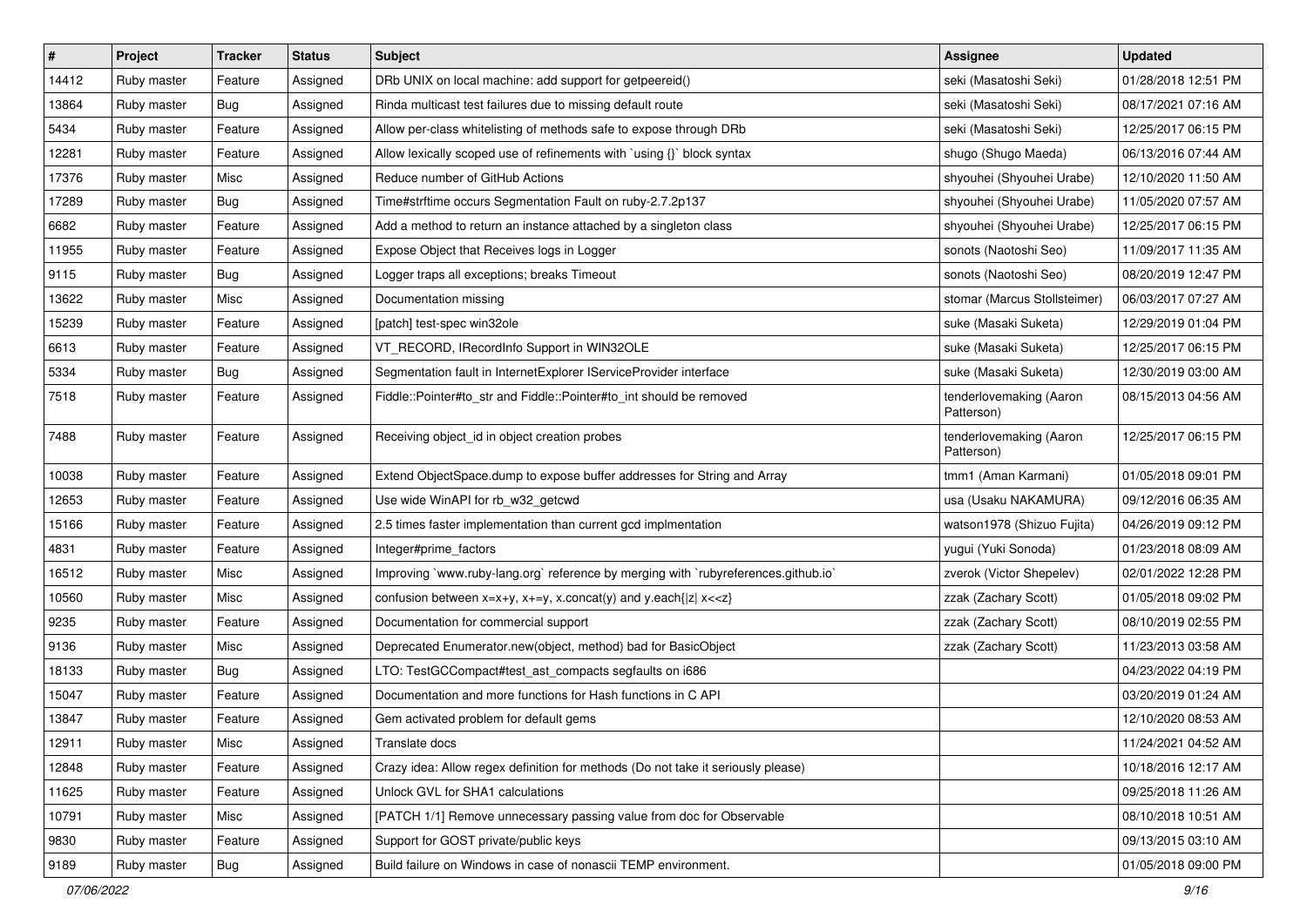| $\vert$ # | Project     | <b>Tracker</b> | <b>Status</b> | <b>Subject</b>                                                                                        | Assignee                            | <b>Updated</b>      |
|-----------|-------------|----------------|---------------|-------------------------------------------------------------------------------------------------------|-------------------------------------|---------------------|
| 6133      | Ruby master | Feature        | Assigned      | SSLSocket <sup>[]</sup> shutdown <sup>[][][]</sup>                                                    |                                     | 09/13/2015 03:22 AM |
| 6047      | Ruby master | Feature        | Assigned      | read_all: Grow buffer exponentially in generic case                                                   |                                     | 09/13/2015 03:19 AM |
| 14640     | Ruby master | Bug            | Open          | [win32] File.realpath treats a relative path with a drive letter as an absolute path.                 | cruby-windows                       | 12/10/2018 07:09 AM |
| 11438     | Ruby master | Bug            | Open          | native_thread_init_stack() get machine.stack_start unequal to thread's stack start address, x86 win32 | cruby-windows                       | 08/13/2015 07:31 AM |
| 10128     | Ruby master | Bug            | Open          | Quoting problem for arguments of Kernel.system, Kernel.exec on Windows                                | cruby-windows                       | 12/30/2019 03:00 AM |
| 17996     | Ruby master | Bug            | Open          | Cygwin: thread + pipe behavior since Ruby 2.6                                                         | cruby-cygwin                        | 05/19/2022 08:20 AM |
| 15334     | Ruby master | Bug            | Open          | child_info_fork::abort: address space needed by 'emoji_iso2022_kddi.so' on cygwin                     | cruby-cygwin                        | 05/19/2022 08:20 AM |
| 15097     | Ruby master | Bug            | Open          | Gem install fails on Ruby 2.5.1 with Cygwin (get_dns_server_list undefined)                           | cruby-cygwin                        | 05/19/2022 08:20 AM |
| 11840     | Ruby master | Bug            | Open          | Error with "make check" on Cygwin                                                                     | cruby-cygwin                        | 05/19/2022 08:20 AM |
| 9409      | Ruby master | Bug            | Open          | Cygwin I "filesystem" I encoding IIIIIIIIIIII                                                         | cruby-cygwin                        | 05/19/2022 08:20 AM |
| 12852     | Ruby master | Bug            | Open          | URI.parse can't handle non-ascii URIs                                                                 | akira (akira yamada)                | 12/12/2016 06:39 PM |
| 18654     | Ruby master | Feature        | Open          | Enhancements to prettyprint                                                                           | akr (Akira Tanaka)                  | 05/12/2022 01:44 PM |
| 18651     | Ruby master | Bug            | Open          | oob access in CP51932 -> CP50220 transcoder                                                           | akr (Akira Tanaka)                  | 03/23/2022 01:17 PM |
| 17569     | Ruby master | Misc           | Open          | uri lib maintainership                                                                                | akr (Akira Tanaka)                  | 01/23/2021 10:42 AM |
| 17473     | Ruby master | Feature        | Open          | Make Pathname to embedded class of Ruby                                                               | akr (Akira Tanaka)                  | 01/07/2022 09:25 AM |
| 17173     | Ruby master | Feature        | Open          | open-uri I ciphers IIIIIII                                                                            | akr (Akira Tanaka)                  | 09/25/2020 09:17 AM |
| 17154     | Ruby master | Misc           | Open          | Update Pathname Documentation to Clarify Expected Behavior                                            | akr (Akira Tanaka)                  | 09/05/2020 01:18 PM |
| 16985     | Ruby master | Feature        | Open          | Improve `pp` for `Hash` and `String`                                                                  | akr (Akira Tanaka)                  | 06/26/2020 09:51 AM |
| 13385     | Ruby master | Feature        | Open          | [PATCH] Make Resolv::DNS::Name validation similar to host and dig commands                            | akr (Akira Tanaka)                  | 06/16/2017 08:04 AM |
| 11312     | Ruby master | Feature        | Open          | Add Resolv::DNS::Resource::IN::SPF                                                                    | akr (Akira Tanaka)                  | 07/01/2015 03:26 AM |
| 10580     | Ruby master | Bug            | Open          | TestProcess#test_deadlock_by_signal_at_forking fails on ARM                                           | akr (Akira Tanaka)                  | 12/30/2019 03:00 AM |
| 9507      | Ruby master | Bug            | Open          | Ruby 2.1.0 is broken on ARMv5: tried to create Proc object without a block                            | charliesome (Charlie<br>Somerville) | 01/05/2018 09:00 PM |
| 18639     | Ruby master | Feature        | Open          | Update Unicode data to Unicode Version 15.0.0                                                         | duerst (Martin Dürst)               | 03/22/2022 07:38 PM |
| 18601     | Ruby master | Bug            | Open          | Invalid byte sequences in Big5 encodings                                                              | duerst (Martin Dürst)               | 02/23/2022 07:59 AM |
| 17400     | Ruby master | Bug            | Open          | Incorrect character downcase for Greek Sigma                                                          | duerst (Martin Dürst)               | 12/17/2020 06:56 AM |
| 7742      | Ruby master | Bug            | Open          | System encoding (Windows-1258) is not recognized by Ruby to convert back to UTF-8                     | duerst (Martin Dürst)               | 12/25/2017 06:15 PM |
| 17525     | Ruby master | Feature        | Open          | Implement Happy Eyeballs Version 2 (RFC8305) in Socket.tcp                                            | Glass_saga (Masaki<br>Matsushita)   | 06/16/2022 01:08 AM |
| 16476     | Ruby master | Feature        | Open          | Socket.getaddrinfo cannot be interrupted by Timeout.timeout                                           | Glass_saga (Masaki<br>Matsushita)   | 06/16/2022 01:08 AM |
| 13696     | Ruby master | Feature        | Open          | Add exchange and noreplace options to File.rename                                                     | Glass_saga (Masaki<br>Matsushita)   | 12/01/2017 04:34 PM |
| 15408     | Ruby master | Feature        | Open          | Deprecate object_id and _id2ref                                                                       | headius (Charles Nutter)            | 03/19/2019 04:02 PM |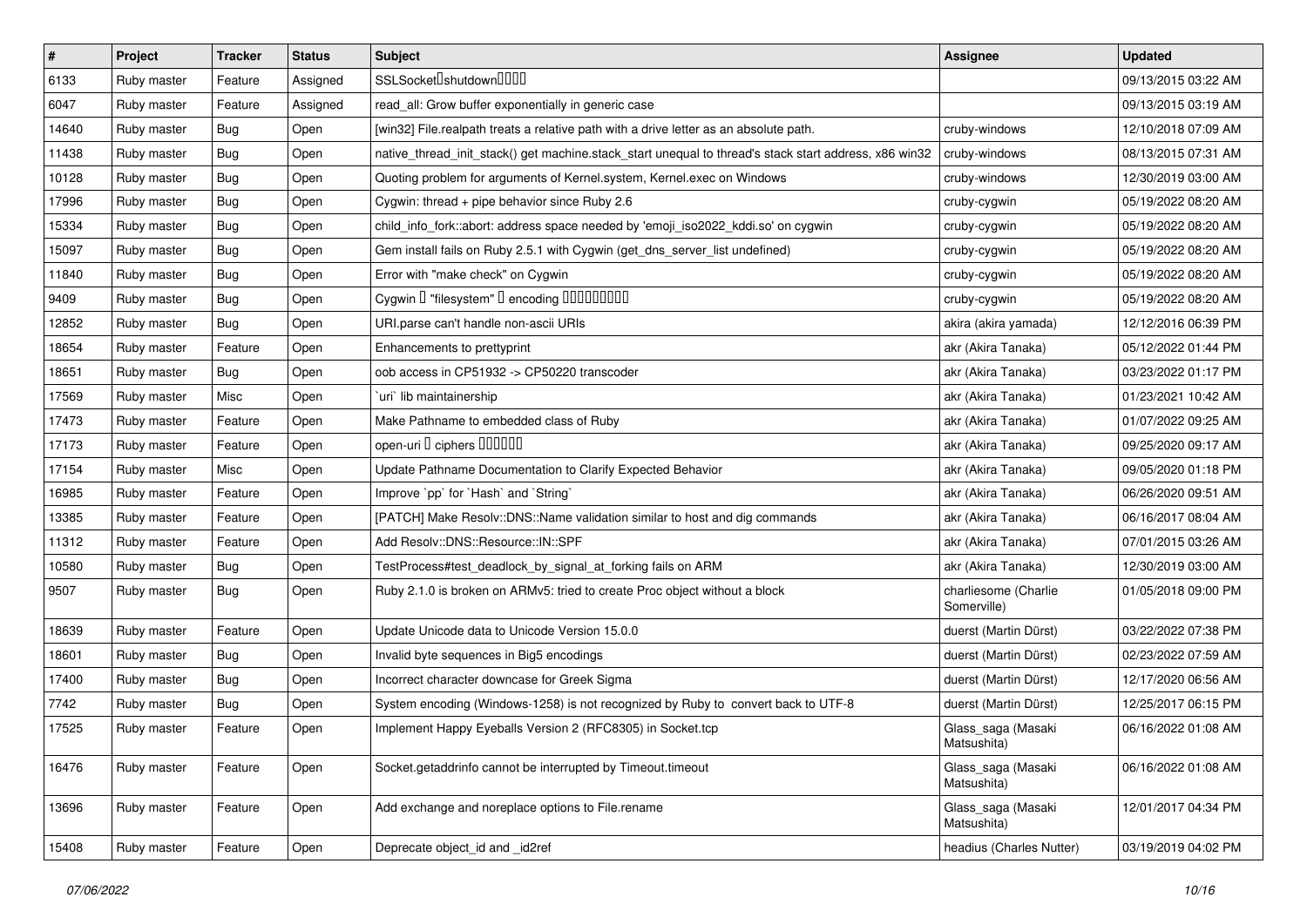| $\pmb{\#}$ | Project     | <b>Tracker</b> | <b>Status</b> | <b>Subject</b>                                                                                                                    | <b>Assignee</b>             | <b>Updated</b>      |
|------------|-------------|----------------|---------------|-----------------------------------------------------------------------------------------------------------------------------------|-----------------------------|---------------------|
| 18666      | Ruby master | Bug            | Open          | No rule to make target 'yaml/yaml.h', needed by 'api.o'                                                                           | hsbt (Hiroshi SHIBATA)      | 03/29/2022 11:17 AM |
| 18614      | Ruby master | Bug            | Open          | Error (busy loop) in<br>TestGemCommandsSetupCommand#test_destdir_flag_does_not_try_to_write_to_the_default_gem_<br>home           | hsbt (Hiroshi SHIBATA)      | 03/17/2022 01:03 AM |
| 18567      | Ruby master | <b>Bug</b>     | Open          | Depending on default gems in stdlib gems when not needed considered harmful                                                       | hsbt (Hiroshi SHIBATA)      | 04/21/2022 04:45 PM |
| 18068      | Ruby master | Misc           | Open          | Silence LoadError only if it is for rubygems itself                                                                               | hsbt (Hiroshi SHIBATA)      | 08/08/2021 02:21 PM |
| 18818      | Ruby master | Bug            | Open          | SEGV (Fiber scheduler?)                                                                                                           | ioquatix (Samuel Williams)  | 06/06/2022 06:31 PM |
| 18810      | Ruby master | <b>Bug</b>     | Open          | Make `Kernel#p` interruptable.                                                                                                    | ioquatix (Samuel Williams)  | 05/30/2022 12:44 AM |
| 18227      | Ruby master | Feature        | Open          | Static class initialization.                                                                                                      | ioquatix (Samuel Williams)  | 09/29/2021 09:21 PM |
| 18036      | Ruby master | Bug            | Open          | Pthread fibers become invalid on fork - different from normal fibers.                                                             | ioquatix (Samuel Williams)  | 08/19/2021 07:05 AM |
| 13383      | Ruby master | Feature        | Open          | [PATCH] Module#source_location                                                                                                    | ioquatix (Samuel Williams)  | 01/09/2020 05:16 AM |
| 18002      | Ruby master | Bug            | Open          | s390x: Tests failing without LC_ALL env                                                                                           | jaruga (Jun Aruga)          | 07/12/2021 04:30 PM |
| 16492      | Ruby master | Bug            | Open          | TestBugReporter#test_bug_reporter_add test failures                                                                               | jaruga (Jun Aruga)          | 08/24/2021 01:12 PM |
| 16188      | Ruby master | Misc           | Open          | What are the performance implications of the new keyword arguments in 2.7 and 3.0?                                                | jeremyevans0 (Jeremy Evans) | 11/27/2019 04:45 PM |
| 18277      | Ruby master | Bug            | Open          | buffer error (Zlib::BufError) in Zlib::Deflate#deflate when using MJIT                                                            | k0kubun (Takashi Kokubun)   | 01/05/2022 03:04 PM |
| 18058      | Ruby master | Bug            | Open          | 3.1.0-dev with MJIT enabled Zlib::BufError during `gem install`                                                                   | k0kubun (Takashi Kokubun)   | 08/02/2021 08:31 PM |
| 17995      | Ruby master | Bug            | Open          | Slow down when mjit and Ractor are being used at same time                                                                        | k0kubun (Takashi Kokubun)   | 06/11/2022 04:02 AM |
| 16185      | Ruby master | <b>Bug</b>     | Open          | basictest failure on AIX 6.1 for 64bit build                                                                                      | kanemoto (Yutaka Kanemoto)  | 10/15/2019 12:05 AM |
| 18761      | Ruby master | Misc           | Open          | provide an example wasm project                                                                                                   | katei (Yuta Saito)          | 05/23/2022 11:01 AM |
| 17210      | Ruby master | Feature        | Open          | More readable and useful `Set#inspect`                                                                                            | knu (Akinori MUSHA)         | 05/19/2021 10:12 PM |
| 16989      | Ruby master | Feature        | Open          | Sets: need $\Psi$                                                                                                                 | knu (Akinori MUSHA)         | 02/18/2022 02:57 AM |
| 15240      | Ruby master | Feature        | Open          | Set operations check for is_a?(Set), rather than allowing duck typing                                                             | knu (Akinori MUSHA)         | 08/27/2019 08:12 PM |
| 11710      | Ruby master | Feature        | Open          | [PATCH] Replace Set#merge with Set#merge! and make Set#merge non-mutating.                                                        | knu (Akinori MUSHA)         | 11/18/2015 07:28 PM |
| 18886      | Ruby master | Bug            | Open          | Struct aref and aset don't trigger any tracepoints.                                                                               | ko1 (Koichi Sasada)         | 06/29/2022 06:05 AM |
| 18553      | Ruby master | Bug            | Open          | Memory leak on compiling method call with kwargs                                                                                  | ko1 (Koichi Sasada)         | 03/23/2022 09:34 PM |
| 18275      | Ruby master | Feature        | Open          | Add an option to define_method to not capture the surrounding environment                                                         | ko1 (Koichi Sasada)         | 12/03/2021 02:34 PM |
| 18258      | Ruby master | Bug            | Open          | Ractor shareable? can be slow and mutates internal object flags.                                                                  | ko1 (Koichi Sasada)         | 10/21/2021 08:58 AM |
| 18119      | Ruby master | Bug            | Open          | Ractor crashes when instantiating classes                                                                                         | ko1 (Koichi Sasada)         | 09/14/2021 01:42 AM |
| 17884      | Ruby master | Feature        | Open          | locindex for profiling tools                                                                                                      | ko1 (Koichi Sasada)         | 05/24/2021 04:17 PM |
| 17667      | Ruby master | Bug            | Open          | Module#name needs synchronization                                                                                                 | ko1 (Koichi Sasada)         | 03/02/2021 07:31 AM |
| 17624      | Ruby master | Bug            | Open          | Ractor.receive is not thread-safe                                                                                                 | ko1 (Koichi Sasada)         | 09/14/2021 01:40 AM |
| 17617      | Ruby master | <b>Bug</b>     | Open          | When a Ractor's incoming port is closed, Ractor.receive_if does not raise Ractor::ClosedError, but<br>instead blocks indefinitely | ko1 (Koichi Sasada)         | 09/14/2021 01:40 AM |
| 17543      | Ruby master | Bug            | Open          | Ractor isolation broken by `self` in shareable proc                                                                               | ko1 (Koichi Sasada)         | 01/29/2021 03:06 PM |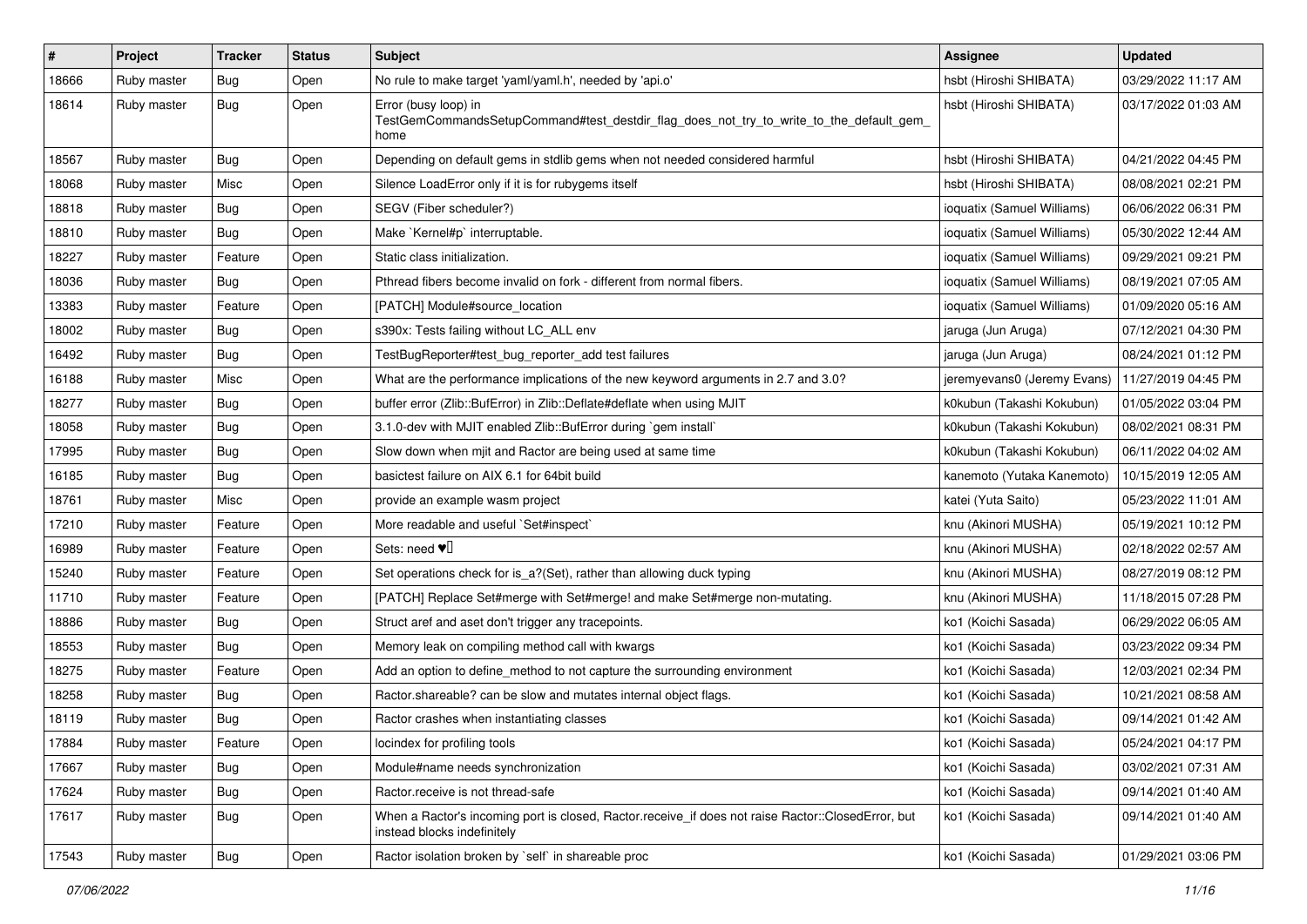| #     | Project     | <b>Tracker</b> | <b>Status</b> | Subject                                                                      | Assignee                            | <b>Updated</b>      |
|-------|-------------|----------------|---------------|------------------------------------------------------------------------------|-------------------------------------|---------------------|
| 17531 | Ruby master | Bug            | Open          | `did_you_mean` not Ractor friendly                                           | ko1 (Koichi Sasada)                 | 01/29/2021 08:48 AM |
| 17513 | Ruby master | Bug            | Open          | Methods of shareable objects and UnboundMethods should be shareable          | ko1 (Koichi Sasada)                 | 01/06/2021 08:53 PM |
| 17502 | Ruby master | Misc           | Open          | C vs Ruby                                                                    | ko1 (Koichi Sasada)                 | 12/02/2021 07:53 PM |
| 17420 | Ruby master | Bug            | Open          | Unsafe mutation of \$" when doing non-RubyGems require in Ractor             | ko1 (Koichi Sasada)                 | 01/07/2021 01:23 PM |
| 17414 | Ruby master | Feature        | Open          | Ractor should allow access to shareable attributes for Modules/Classes       | ko1 (Koichi Sasada)                 | 12/21/2020 03:56 PM |
| 17404 | Ruby master | Feature        | Open          | Ractor `move:` API to allow shareability check                               | ko1 (Koichi Sasada)                 | 12/18/2020 09:17 PM |
| 17393 | Ruby master | Feature        | Open          | `Ractor::Moved#inspect`                                                      | ko1 (Koichi Sasada)                 | 12/21/2020 05:47 PM |
| 17359 | Ruby master | Bug            | Open          | Ractor copy mode is not Ractor-safe                                          | ko1 (Koichi Sasada)                 | 12/02/2020 05:42 PM |
| 15854 | Ruby master | Feature        | Open          | Tracing instance variable assignment                                         | ko1 (Koichi Sasada)                 | 07/29/2019 07:13 AM |
| 15802 | Ruby master | Misc           | Open          | Reduce the minimum string buffer size from 127 to 63 bytes                   | ko1 (Koichi Sasada)                 | 07/30/2019 04:04 AM |
| 15778 | Ruby master | Feature        | Open          | Expose an API to pry-open the stack frames in Ruby                           | ko1 (Koichi Sasada)                 | 08/29/2019 06:24 AM |
| 15315 | Ruby master | Bug            | Open          | ec_switch can still lose interrupts                                          | ko1 (Koichi Sasada)                 | 11/20/2018 09:32 AM |
| 15263 | Ruby master | Bug            | Open          | [PATCH] vm_trace.c (postponed_job_register): only hit main thread            | ko1 (Koichi Sasada)                 | 10/27/2018 11:35 PM |
| 14859 | Ruby master | Feature        | Open          | [PATCH] implement Timeout in VM                                              | ko1 (Koichi Sasada)                 | 07/22/2018 07:42 AM |
| 14813 | Ruby master | Feature        | Open          | [PATCH] gc.c: make gc_enter+gc_exit pairs dtrace probes, too                 | ko1 (Koichi Sasada)                 | 12/17/2018 07:42 AM |
| 14492 | Ruby master | Feature        | Open          | iseq loading + caching should be in core                                     | ko1 (Koichi Sasada)                 | 12/10/2020 08:53 AM |
| 14394 | Ruby master | Feature        | Open          | Class.descendants                                                            | ko1 (Koichi Sasada)                 | 01/20/2022 10:46 PM |
| 13512 | Ruby master | Feature        | Open          | <b>System Threads</b>                                                        | ko1 (Koichi Sasada)                 | 07/14/2017 07:08 AM |
| 11808 | Ruby master | Bug            | Open          | Different behavior between Enumerable#grep and Array#grep                    | ko1 (Koichi Sasada)                 | 10/26/2020 04:36 AM |
| 11174 | Ruby master | Bug            | Open          | threads memory leak                                                          | ko1 (Koichi Sasada)                 | 06/17/2019 03:17 PM |
| 10932 | Ruby master | Feature        | Open          | Enabling allocation tracing as early as possible                             | ko1 (Koichi Sasada)                 | 06/13/2015 07:54 AM |
| 10423 | Ruby master | Feature        | Open          | [PATCH] opt_str_lit*: avoid literal string allocations                       | ko1 (Koichi Sasada)                 | 01/05/2018 09:01 PM |
| 10238 | Ruby master | Feature        | Open          | todo: remove dependency on malloc_usable_size                                | ko1 (Koichi Sasada)                 | 12/10/2020 09:20 AM |
| 10009 | Ruby master | Bug            | Open          | IO operation is 10x slower in multi-thread environment                       | ko1 (Koichi Sasada)                 | 05/21/2015 07:19 AM |
| 8444  | Ruby master | Bug            | Open          | Regexp vars \$~ and friends are not thread local                             | ko1 (Koichi Sasada)                 | 07/30/2019 07:38 AM |
| 13697 | Ruby master | Feature        | Open          | [PATCH]: futex based thread primitives                                       | kosaki (Motohiro KOSAKI)            | 01/28/2018 11:41 PM |
| 15918 | Ruby master | Feature        | Open          | Pattern matching for Set                                                     | ktsj (Kazuki Tsujimoto)             | 07/29/2019 08:12 AM |
| 15881 | Ruby master | Feature        | Open          | Optimize deconstruct in pattern matching                                     | ktsj (Kazuki Tsujimoto)             | 12/25/2019 04:28 AM |
| 18564 | Ruby master | Feature        | Open          | Add Exception#detailed message                                               | mame (Yusuke Endoh)                 | 02/01/2022 08:06 PM |
| 18194 | Ruby master | Feature        | Open          | No easy way to format exception messages per thread/fiber scheduler context. | mame (Yusuke Endoh)                 | 09/29/2021 10:10 AM |
| 14244 | Ruby master | Feature        | Open          | Better error messages for scripts with non-matching end statements           | mame (Yusuke Endoh)                 | 11/29/2018 08:57 AM |
| 15815 | Ruby master | Feature        | Open          | Add option to raise NoMethodError for OpenStruct                             | marcandre (Marc-Andre<br>Lafortune) | 09/28/2020 02:11 AM |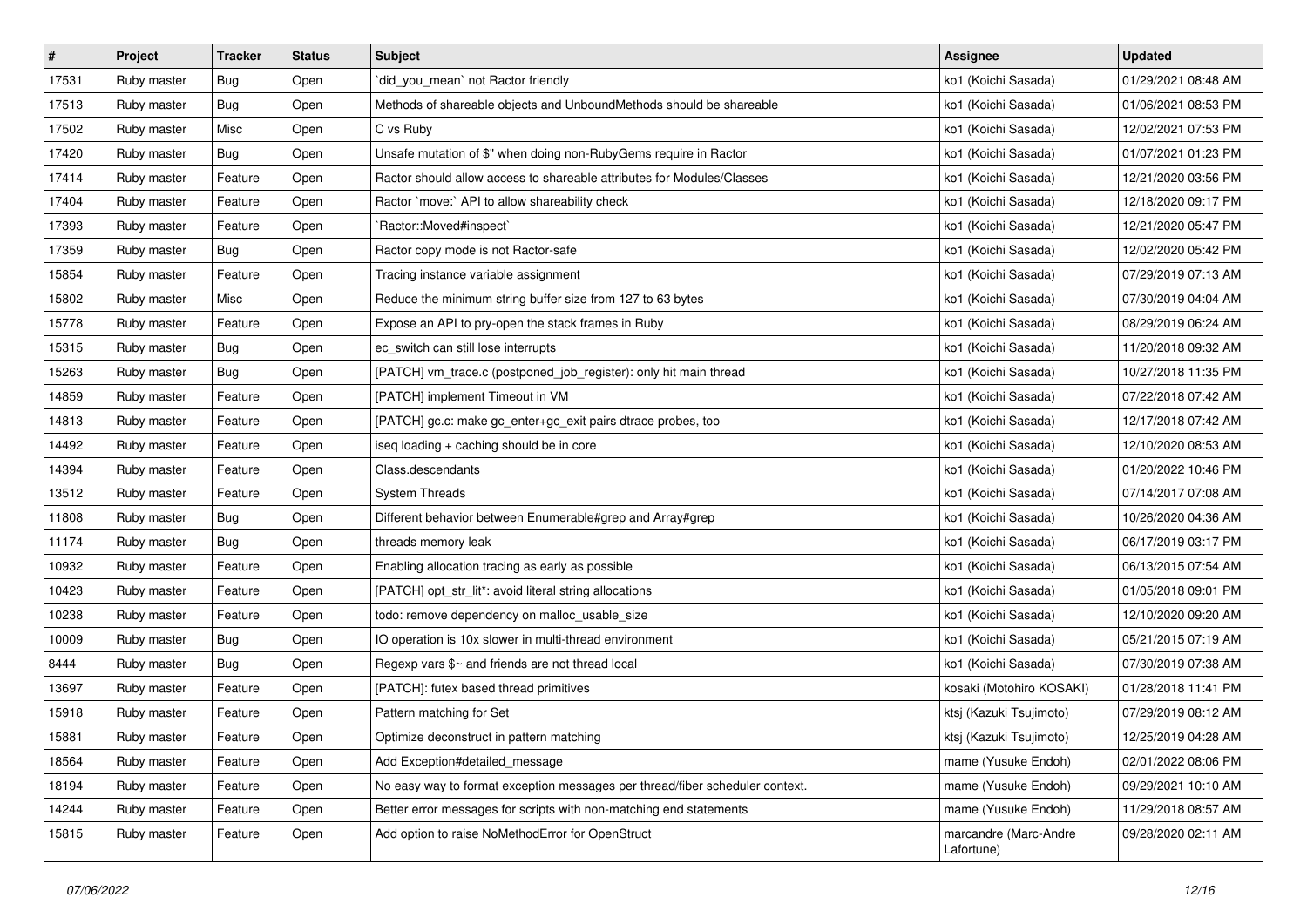| $\pmb{\#}$ | Project     | <b>Tracker</b> | <b>Status</b> | <b>Subject</b>                                                                     | Assignee                            | <b>Updated</b>      |
|------------|-------------|----------------|---------------|------------------------------------------------------------------------------------|-------------------------------------|---------------------|
| 9347       | Ruby master | Feature        | Open          | Accept non callable argument to detect                                             | marcandre (Marc-Andre<br>Lafortune) | 01/05/2018 09:00 PM |
| 8223       | Ruby master | Feature        | Open          | Make Matrix more omnivorous.                                                       | marcandre (Marc-Andre<br>Lafortune) | 04/09/2013 03:42 AM |
| 18159      | Ruby master | Feature        | Open          | Integrate functionality of dead_end gem into Ruby                                  | matz (Yukihiro Matsumoto)           | 06/17/2022 02:06 PM |
| 17849      | Ruby master | Feature        | Open          | Fix Timeout timeout so that it can be used in threaded Web servers                 | matz (Yukihiro Matsumoto)           | 04/10/2022 06:26 AM |
| 17830      | Ruby master | Feature        | Open          | Add Integer#previous and Integer#prev                                              | matz (Yukihiro Matsumoto)           | 04/27/2021 11:35 PM |
| 17785      | Ruby master | Feature        | Open          | Allow named parameters to be keywords                                              | matz (Yukihiro Matsumoto)           | 12/17/2021 06:10 PM |
| 17288      | Ruby master | Feature        | Open          | Optimize __ send __ call with a literal method name                                | matz (Yukihiro Matsumoto)           | 10/30/2020 12:17 AM |
| 17279      | Ruby master | Feature        | Open          | Allow a negative step in Range#step with a block                                   | matz (Yukihiro Matsumoto)           | 10/22/2020 02:23 AM |
| 17184      | Ruby master | Feature        | Open          | No stdlib function to perform simple string replacement                            | matz (Yukihiro Matsumoto)           | 02/23/2021 09:27 PM |
| 16992      | Ruby master | Feature        | Open          | Sets: officially ordered                                                           | matz (Yukihiro Matsumoto)           | 09/03/2020 02:08 PM |
| 16986      | Ruby master | Feature        | Open          | Anonymous Struct literal                                                           | matz (Yukihiro Matsumoto)           | 01/15/2022 04:57 PM |
| 16894      | Ruby master | Feature        | Open          | Integer division for Ruby 3                                                        | matz (Yukihiro Matsumoto)           | 05/18/2020 03:41 PM |
| 16495      | Ruby master | Feature        | Open          | Inconsistent quotes in error messages                                              | matz (Yukihiro Matsumoto)           | 06/15/2022 04:21 PM |
| 15991      | Ruby master | Feature        | Open          | Allow questionmarks in variable names                                              | matz (Yukihiro Matsumoto)           | 07/30/2019 03:57 AM |
| 15837      | Ruby master | Feature        | Open          | Module#name_components                                                             | matz (Yukihiro Matsumoto)           | 05/08/2019 10:29 AM |
| 15764      | Ruby master | <b>Bug</b>     | Open          | Whitespace and control characters should not be permitted in tokens                | matz (Yukihiro Matsumoto)           | 04/22/2019 07:48 AM |
| 15445      | Ruby master | Feature        | Open          | Reject '.123' in Float() method                                                    | matz (Yukihiro Matsumoto)           | 01/10/2019 07:59 AM |
| 15330      | Ruby master | Feature        | Open          | autoload_relative                                                                  | matz (Yukihiro Matsumoto)           | 06/19/2022 11:25 PM |
| 15277      | Ruby master | Feature        | Open          | at exec                                                                            | matz (Yukihiro Matsumoto)           | 05/25/2020 01:09 AM |
| 15192      | Ruby master | Feature        | Open          | Introduce a new "shortcut assigning" syntax to convenient setup instance variables | matz (Yukihiro Matsumoto)           | 12/14/2021 06:42 PM |
| 15112      | Ruby master | Feature        | Open          | Introducing the short form of `STDERR.puts expr.inspect`.                          | matz (Yukihiro Matsumoto)           | 10/12/2018 02:02 AM |
| 14982      | Ruby master | Feature        | Open          | Improve namespace system in ruby to avoiding top-level names chaos                 | matz (Yukihiro Matsumoto)           | 12/31/2021 05:39 PM |
| 14927      | Ruby master | Feature        | Open          | Loading multiple files at once                                                     | matz (Yukihiro Matsumoto)           | 09/18/2018 12:38 AM |
| 14760      | Ruby master | Misc           | Open          | cross-thread IO#close semantics                                                    | matz (Yukihiro Matsumoto)           | 05/17/2018 08:21 AM |
| 14724      | Ruby master | Feature        | Open          | chains of inequalities                                                             | matz (Yukihiro Matsumoto)           | 05/19/2018 01:06 AM |
| 14609      | Ruby master | Feature        | Open          | Let `Kernel#p` without an argument print the receiver                              | matz (Yukihiro Matsumoto)           | 02/08/2020 08:43 PM |
| 14546      | Ruby master | Feature        | Open          | Hash#delete!                                                                       | matz (Yukihiro Matsumoto)           | 05/30/2018 08:24 PM |
| 14128      | Ruby master | Feature        | Open          | Introduce Hash#delete default value                                                | matz (Yukihiro Matsumoto)           | 11/25/2017 04:41 PM |
| 12306      | Ruby master | Feature        | Open          | Implement String #blank? #present? and improve #strip and family to handle unicode | matz (Yukihiro Matsumoto)           | 07/22/2018 10:55 PM |
| 12244      | Ruby master | Feature        | Open          | Add a way to 'integer - integer % num'                                             | matz (Yukihiro Matsumoto)           | 05/17/2016 06:05 AM |
| 12019      | Ruby master | Feature        | Open          | Better low-level support for writing concurrent libraries                          | matz (Yukihiro Matsumoto)           | 12/23/2021 11:43 PM |
| 11882      | Ruby master | Feature        | Open          | Map or NamedMap                                                                    | matz (Yukihiro Matsumoto)           | 01/17/2021 01:31 PM |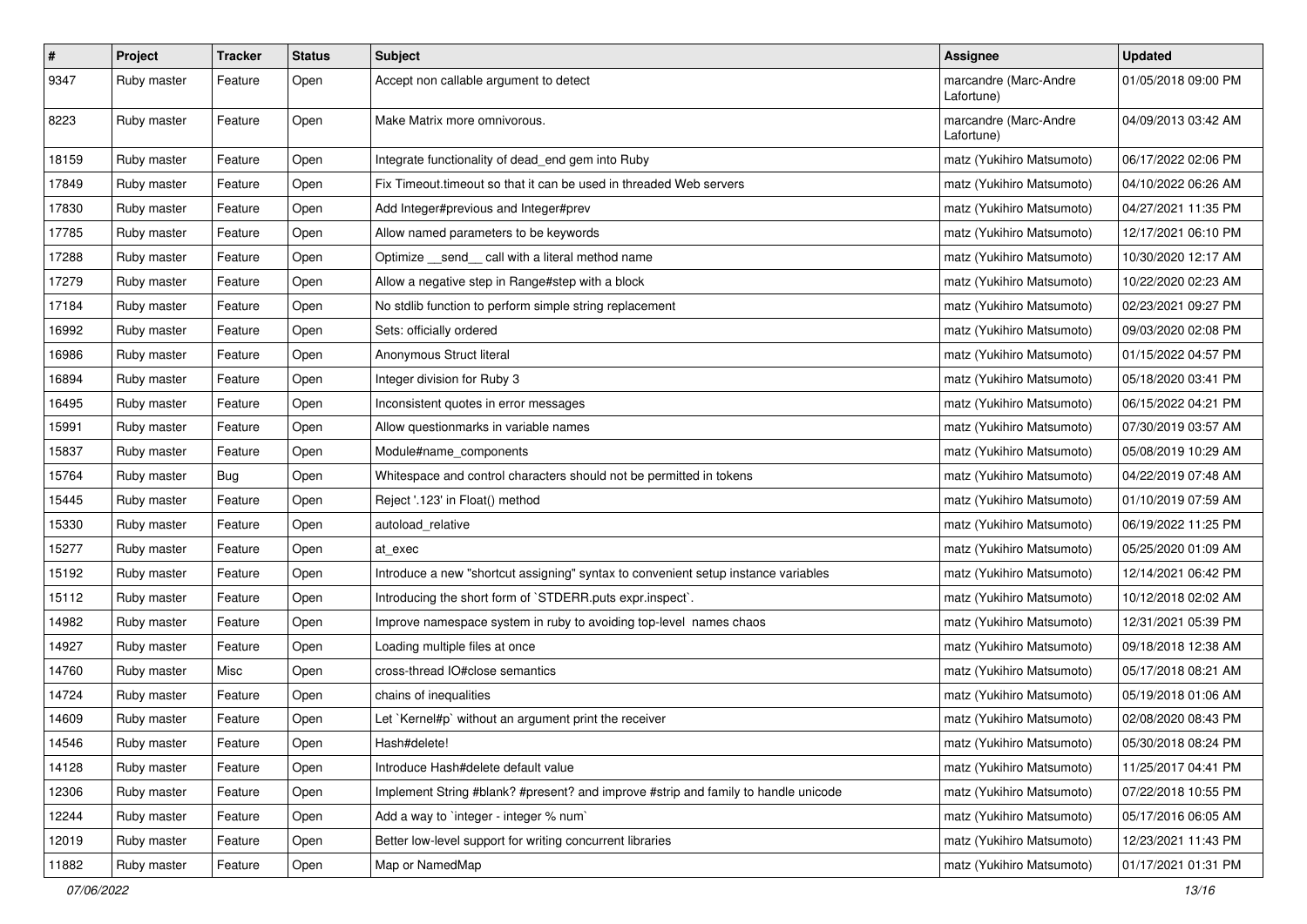| $\pmb{\#}$ | Project     | <b>Tracker</b> | <b>Status</b> | <b>Subject</b>                                                                            | Assignee                  | <b>Updated</b>      |
|------------|-------------|----------------|---------------|-------------------------------------------------------------------------------------------|---------------------------|---------------------|
| 11735      | Ruby master | Feature        | Open          | Porting String#squish and String#squish! from Ruby on Rails' Active Support               | matz (Yukihiro Matsumoto) | 06/24/2016 08:02 AM |
| 11627      | Ruby master | Feature        | Open          | make `nonzero` an alias of `nonzero?`                                                     | matz (Yukihiro Matsumoto) | 12/23/2021 11:43 PM |
| 11518      | Ruby master | Feature        | Open          | Queue enhancement - promote! and promote_all!                                             | matz (Yukihiro Matsumoto) | 09/17/2015 08:40 PM |
| 11517      | Ruby master | Feature        | Open          | Queue enhancement - conditional pop                                                       | matz (Yukihiro Matsumoto) | 09/17/2015 09:02 PM |
| 11390      | Ruby master | Feature        | Open          | Allow symbols starting with numbers                                                       | matz (Yukihiro Matsumoto) | 08/14/2015 05:23 AM |
| 11307      | Ruby master | Feature        | Open          | exception-free non-blocking Queue#pop                                                     | matz (Yukihiro Matsumoto) | 06/25/2015 11:06 PM |
| 11181      | Ruby master | Feature        | Open          | Add a line directive to Ruby                                                              | matz (Yukihiro Matsumoto) | 01/26/2016 02:04 AM |
| 11122      | Ruby master | Feature        | Open          | exception-free non-blocking Queue/SizedQueue operations                                   | matz (Yukihiro Matsumoto) | 05/06/2015 08:53 PM |
| 10574      | Ruby master | Feature        | Open          | Add String#Ichomp and String.Ichomp!                                                      | matz (Yukihiro Matsumoto) | 12/15/2014 04:34 PM |
| 10549      | Ruby master | Feature        | Open          | Deprecate each_with_index and each_with_object in favor of with_index and with_object     | matz (Yukihiro Matsumoto) | 07/27/2021 11:09 AM |
| 10541      | Ruby master | Misc           | Open          | Remove shorthand string interpolation syntax                                              | matz (Yukihiro Matsumoto) | 10/08/2015 05:44 PM |
| 10498      | Ruby master | Feature        | Open          | Make `loop` yield a counter                                                               | matz (Yukihiro Matsumoto) | 01/05/2018 09:01 PM |
| 10489      | Ruby master | Feature        | Open          | Add inherit method for clearer and multiple inheritance                                   | matz (Yukihiro Matsumoto) | 12/10/2020 08:53 AM |
| 10404      | Ruby master | Feature        | Open          | Allow individual finalizers to be removed with ObjectSpace.undefine_finalizer             | matz (Yukihiro Matsumoto) | 10/20/2014 08:14 AM |
| 10287      | Ruby master | Feature        | Open          | rename COLON3 to COLON2_HEAD.                                                             | matz (Yukihiro Matsumoto) | 07/27/2021 09:34 AM |
| 9704       | Ruby master | Feature        | Open          | Refinements as files instead of modules                                                   | matz (Yukihiro Matsumoto) | 10/11/2016 06:36 PM |
| 9614       | Ruby master | Feature        | Open          | ordering of non-Hash items which use st_ internally                                       | matz (Yukihiro Matsumoto) | 01/05/2018 09:00 PM |
| 9123       | Ruby master | Feature        | Open          | Make Numeric#nonzero? behavior consistent with Numeric#zero?                              | matz (Yukihiro Matsumoto) | 06/11/2019 12:55 PM |
| 9070       | Ruby master | Feature        | Open          | Introduce `---` as synonym of `end` keyword                                               | matz (Yukihiro Matsumoto) | 11/02/2013 03:23 AM |
| 9043       | Ruby master | Feature        | Open          | Add String#f method as shortcut for #freeze                                               | matz (Yukihiro Matsumoto) | 01/05/2018 09:00 PM |
| 8804       | Ruby master | Feature        | Open          | <b>ONCE</b> syntax                                                                        | matz (Yukihiro Matsumoto) | 01/04/2020 08:26 PM |
| 8663       | Ruby master | Feature        | Open          | Officialy alias ArgumentError to ArgError                                                 | matz (Yukihiro Matsumoto) | 08/09/2013 07:42 PM |
| 8478       | Ruby master | Feature        | Open          | The hash returned by Enumerable#group_by should have an empty array for its default value | matz (Yukihiro Matsumoto) | 06/04/2013 03:56 PM |
| 8232       | Ruby master | Feature        | Open          | Rudiments of abstract algebra in Ruby                                                     | matz (Yukihiro Matsumoto) | 04/09/2013 01:47 AM |
| 8229       | Ruby master | Feature        | Open          | extend Hash.include?                                                                      | matz (Yukihiro Matsumoto) | 12/10/2020 08:53 AM |
| 8061       | Ruby master | Feature        | Open          | 000000000000000                                                                           | matz (Yukihiro Matsumoto) | 12/25/2017 06:15 PM |
| 7914       | Ruby master | Feature        | Open          | Case for local class methods                                                              | matz (Yukihiro Matsumoto) | 12/25/2017 06:15 PM |
| 7883       | Ruby master | Feature        | Open          | Add Regex#to_proc                                                                         | matz (Yukihiro Matsumoto) | 12/25/2017 06:15 PM |
| 7876       | Ruby master | Feature        | Open          | Add method for accessing Class from within Singleton Class                                | matz (Yukihiro Matsumoto) | 12/25/2017 06:15 PM |
| 7848       | Ruby master | Feature        | Open          | Restore default state for core ruby objects                                               | matz (Yukihiro Matsumoto) | 12/25/2017 06:15 PM |
| 7795       | Ruby master | Feature        | Open          | Symbol.defined? and/or to_existing_symbol                                                 | matz (Yukihiro Matsumoto) | 12/25/2017 06:15 PM |
| 7748       | Ruby master | Feature        | Open          | Contextual send                                                                           | matz (Yukihiro Matsumoto) | 12/10/2020 08:53 AM |
| 7704       | Ruby master | Feature        | Open          | Add a list of enabled (experimental) language features.                                   | matz (Yukihiro Matsumoto) | 12/25/2017 06:15 PM |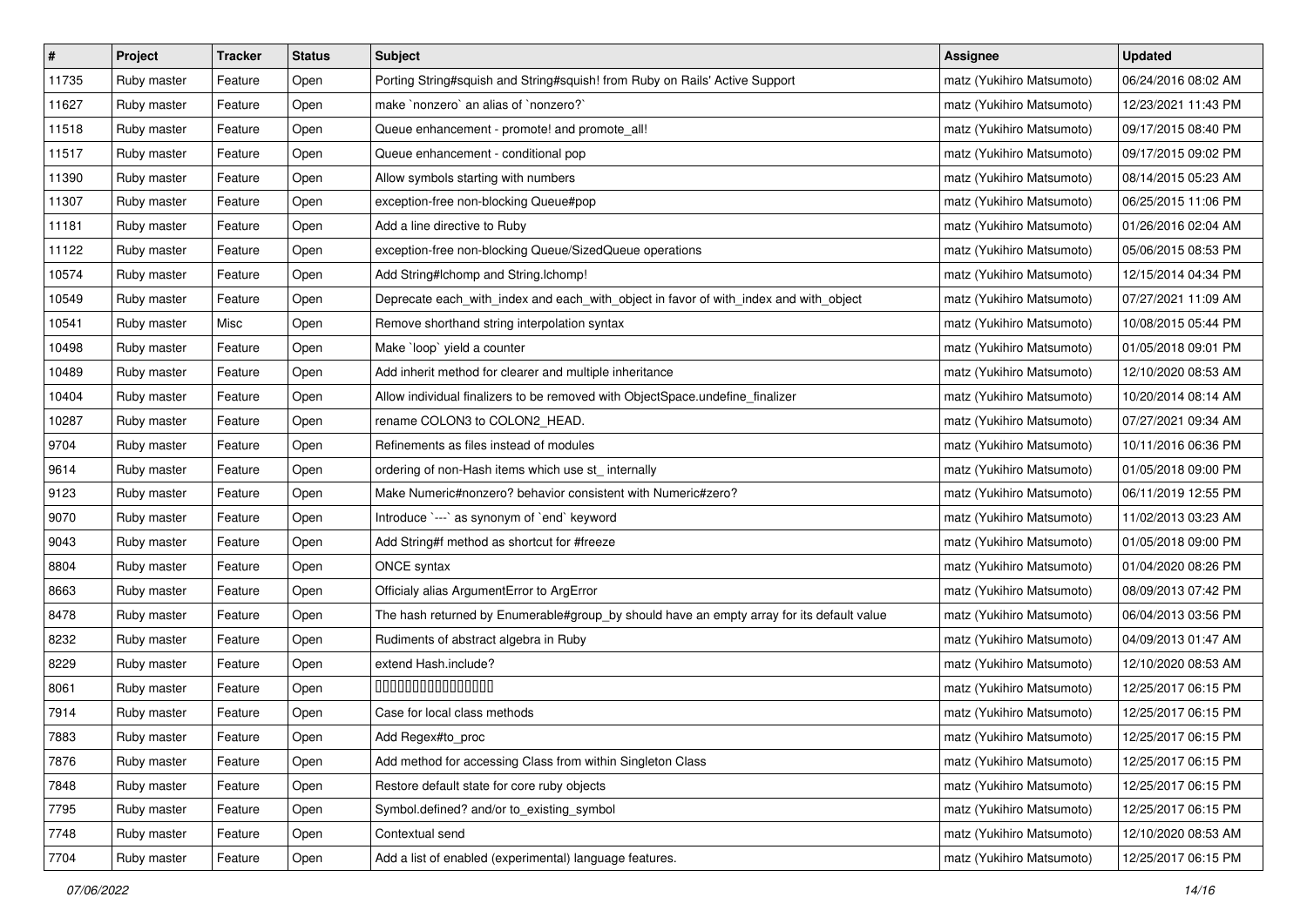| $\pmb{\#}$ | Project     | <b>Tracker</b> | <b>Status</b> | <b>Subject</b>                                                                                                                         | <b>Assignee</b>                         | <b>Updated</b>      |
|------------|-------------|----------------|---------------|----------------------------------------------------------------------------------------------------------------------------------------|-----------------------------------------|---------------------|
| 7702       | Ruby master | Feature        | Open          | Remove Proc#binding                                                                                                                    | matz (Yukihiro Matsumoto)               | 07/15/2019 07:39 PM |
| 7657       | Ruby master | Feature        | Open          | Array#& doesn't accept Enumerables                                                                                                     | matz (Yukihiro Matsumoto)               | 12/25/2017 06:15 PM |
| 7654       | Ruby master | Feature        | Open          | Add optional code block to IO::readlines                                                                                               | matz (Yukihiro Matsumoto)               | 12/25/2017 06:15 PM |
| 7614       | Ruby master | Feature        | Open          | alias_accessor                                                                                                                         | matz (Yukihiro Matsumoto)               | 12/25/2017 06:15 PM |
| 7611       | Ruby master | Feature        | Open          | Focal method for all loads/requires                                                                                                    | matz (Yukihiro Matsumoto)               | 12/25/2017 06:15 PM |
| 7604       | Ruby master | Feature        | Open          | Make === comparison operator ability to delegate comparison to an argument                                                             | matz (Yukihiro Matsumoto)               | 12/25/2017 06:15 PM |
| 7548       | Ruby master | Feature        | Open          | Load and Require Callbacks                                                                                                             | matz (Yukihiro Matsumoto)               | 12/25/2017 06:15 PM |
| 7546       | Ruby master | Feature        | Open          | Change behavior of `Array#slice` for an argument of `Range` class                                                                      | matz (Yukihiro Matsumoto)               | 12/10/2020 08:49 AM |
| 7444       | Ruby master | Feature        | Open          | Array#product_set                                                                                                                      | matz (Yukihiro Matsumoto)               | 12/25/2017 06:15 PM |
| 7377       | Ruby master | Feature        | Open          | #indetical? as an alias for #equal?                                                                                                    | matz (Yukihiro Matsumoto)               | 12/25/2017 06:15 PM |
| 7149       | Ruby master | Feature        | Open          | Constant magic for everyone.                                                                                                           | matz (Yukihiro Matsumoto)               | 12/25/2017 06:15 PM |
| 6869       | Ruby master | Feature        | Open          | Do not treat `_` parameter exceptionally                                                                                               | matz (Yukihiro Matsumoto)               | 12/10/2020 08:58 AM |
| 6817       | Ruby master | Feature        | Open          | Partial application                                                                                                                    | matz (Yukihiro Matsumoto)               | 12/25/2017 06:15 PM |
| 6641       | Ruby master | Feature        | Open          | Hash.auto constructor                                                                                                                  | matz (Yukihiro Matsumoto)               | 12/25/2017 06:15 PM |
| 18439      | Ruby master | Feature        | Open          | Support YJIT for VC++                                                                                                                  | maximecb (Maxime<br>Chevalier-Boisvert) | 01/10/2022 11:29 PM |
| 16559      | Ruby master | Feature        | Open          | Net::HTTP#request injects "Connection: close" header if #started? is false, wasting HTTP server<br>resources                           | naruse (Yui NARUSE)                     | 05/28/2020 07:37 PM |
| 15940      | Ruby master | Feature        | Open          | Coerce symbols internal fstrings in UTF8 rather than ASCII to better share memory with string literals                                 | naruse (Yui NARUSE)                     | 07/30/2019 04:17 AM |
| 15931      | Ruby master | Feature        | Open          | encoding for CESU-8                                                                                                                    | naruse (Yui NARUSE)                     | 12/20/2019 05:42 AM |
| 15007      | Ruby master | Misc           | Open          | Let all Init_xxx and extension APIs frequently called from init code paths be considered cold                                          | naruse (Yui NARUSE)                     | 12/06/2018 11:05 AM |
| 10628      | Ruby master | Misc           | Open          | Peformance of URI module                                                                                                               | naruse (Yui NARUSE)                     | 12/26/2014 04:08 PM |
| 7892       | Ruby master | Bug            | Open          | MIME encoding bug of NKF.nkf                                                                                                           | naruse (Yui NARUSE)                     | 12/25/2017 06:15 PM |
| 18623      | Ruby master | Bug            | Open          | `make runnable` does not work                                                                                                          | nobu (Nobuyoshi Nakada)                 | 03/16/2022 01:28 AM |
| 16978      | Ruby master | Feature        | Open          | Ruby should not use realpath for FILE                                                                                                  | nobu (Nobuyoshi Nakada)                 | 04/01/2022 11:30 AM |
| 16291      | Ruby master | Feature        | Open          | Introduce support for resize in rb_ary_freeze and prefer internal use of rb_ary_freeze and<br>rb_str_freeze for String and Array types | nobu (Nobuyoshi Nakada)                 | 12/25/2020 02:43 AM |
| 15305      | Ruby master | Feature        | Open          | [PATCH] include/ruby/ruby.h (RB_ALLOCV*): remove GC guard                                                                              | nobu (Nobuyoshi Nakada)                 | 07/27/2021 11:39 AM |
| 14971      | Ruby master | Bug            | Open          | error: implicit declaration of function 'rb_vm_call0                                                                                   | nobu (Nobuyoshi Nakada)                 | 09/06/2018 03:53 AM |
| 14692      | Ruby master | Misc           | Open          | Question: Ruby stdlib's Option Parser                                                                                                  | nobu (Nobuyoshi Nakada)                 | 04/22/2018 05:53 AM |
| 13378      | Ruby master | Feature        | Open          | Eliminate 4 of 8 syscalls when requiring file by absolute path                                                                         | nobu (Nobuyoshi Nakada)                 | 06/16/2017 07:57 AM |
| 12064      | Ruby master | Feature        | Open          | Make creation of enc/unicode/casefold.h automatic again                                                                                | nobu (Nobuyoshi Nakada)                 | 02/12/2016 06:13 AM |
| 11670      | Ruby master | Feature        | Open          | Show warning to make nested def obsolete                                                                                               | nobu (Nobuyoshi Nakada)                 | 11/09/2015 07:40 AM |
| 10416      | Ruby master | <b>Bug</b>     | Open          | Create mechanism for updating of Unicode data files downstreams when we want                                                           | nobu (Nobuyoshi Nakada)                 | 10/08/2021 06:40 AM |